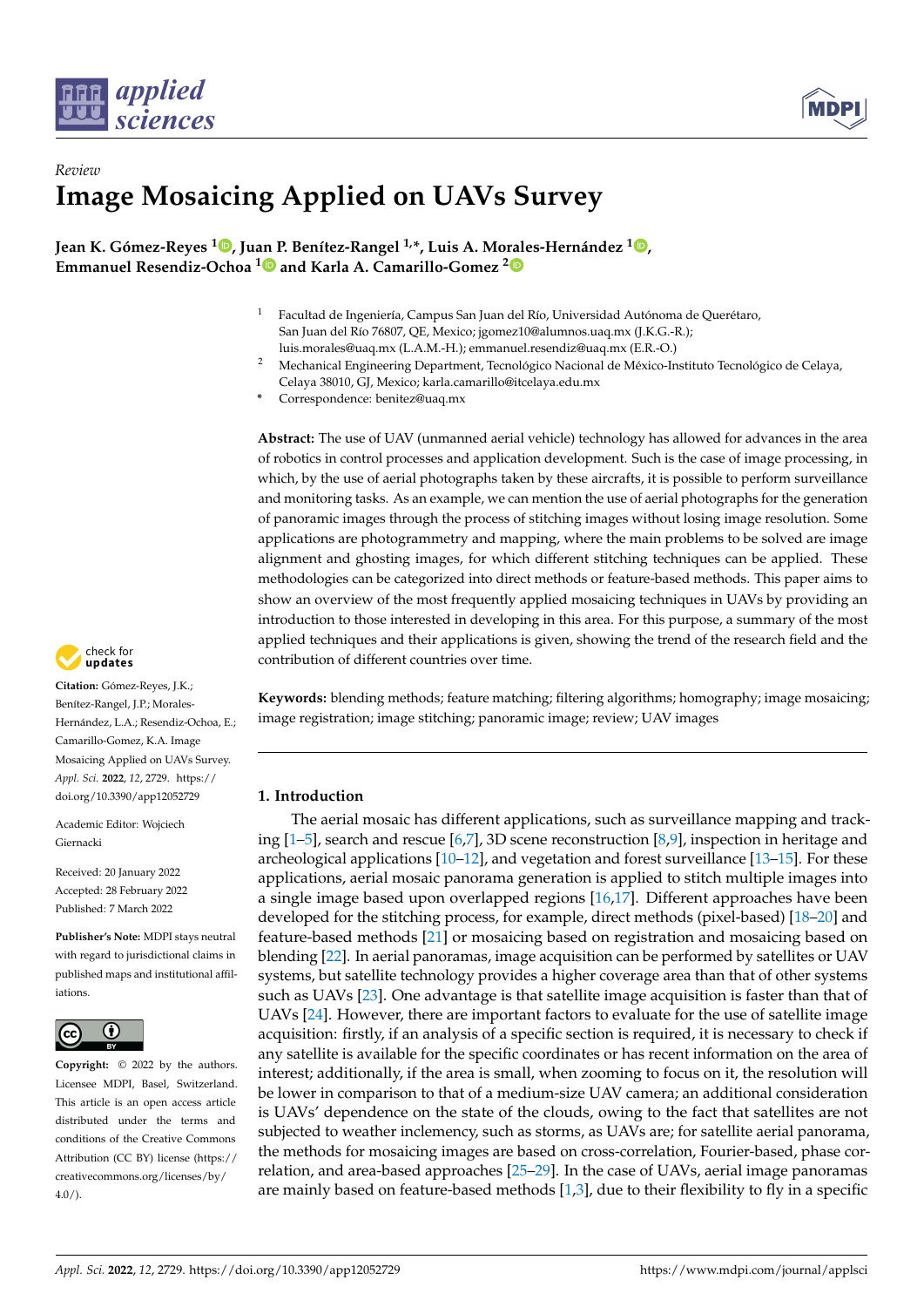area, which allows them to focus on the selected region, obtaining images with greater accuracy and sufficient distinctive features [\[1](#page-15-0)[,3,](#page-15-1)[30–](#page-17-0)[33\]](#page-17-1). Another advantage of UAVs is that they can carry different types of sensors, such as fish-eye cameras, thermographic cameras, LIDAR sensors, and proximity sensors. The aforementioned features make them ideal for surveillance and monitoring tasks. Each system has its own advantages depending on the application. However, this work will focus on aerial images obtained through UAVs due to their high resolution, precision, ease, and flexibility [\[34\]](#page-17-2). Table [1](#page-1-0) summarizes the comparisons of the characteristics of satellites and UAVs [\[35\]](#page-17-3).

| <b>Characteristics</b>           | <b>UAVs</b>                | <b>Satellites</b>                   |
|----------------------------------|----------------------------|-------------------------------------|
| Flexibility                      | High                       | Low                                 |
| Cloud dependence                 | No                         | Yes                                 |
| Direct meteorological constraint | Wind and precipitation     | N <sub>o</sub>                      |
| Operator required                | Yes                        | N <sub>o</sub>                      |
| Payload                          | Interchangeable            | Permanent                           |
| Legislation                      | Restrictive                | None                                |
| Data update                      | <b>Constant Refreshing</b> | Periodical                          |
| Working Time                     | Short (battery life)       | Long (Limited to<br>satellite life) |

<span id="page-1-0"></span>**Table 1.** UAV and satellite characteristics comparison.

## **2. Panorama Generation**

The basis for image stitching is to relate two images using a geometry model that associates the motion from one image with another; the motion that best fits this relation is the projective transformation, also called the homography matrix [\[36\]](#page-17-4), which gives an aligned eight-parameter model preserving the straight lines [\[37,](#page-17-5)[38\]](#page-17-6). For feature-based methods, the most acknowledged approaches are global single transformation and local hybrid transformation [\[39\]](#page-17-7). The sequence followed by these techniques, shown in Figure [1,](#page-1-1) generates a mosaic.

<span id="page-1-1"></span>

**Figure 1.** Mosaicing process.

The first stage is image acquisition. This can be achieved by using one camera for translational or rotational acquisition, as shown in Figure [2.](#page-2-0) This task can be performed in different ways: by using a moving camera, by using more than one camera [\[40–](#page-17-8)[42\]](#page-17-9) fixed on a frame to acquire multiple images at once from different angles, or by using a video camera sequence [\[43\]](#page-17-10). To perform the relations between the images, it is important to obtain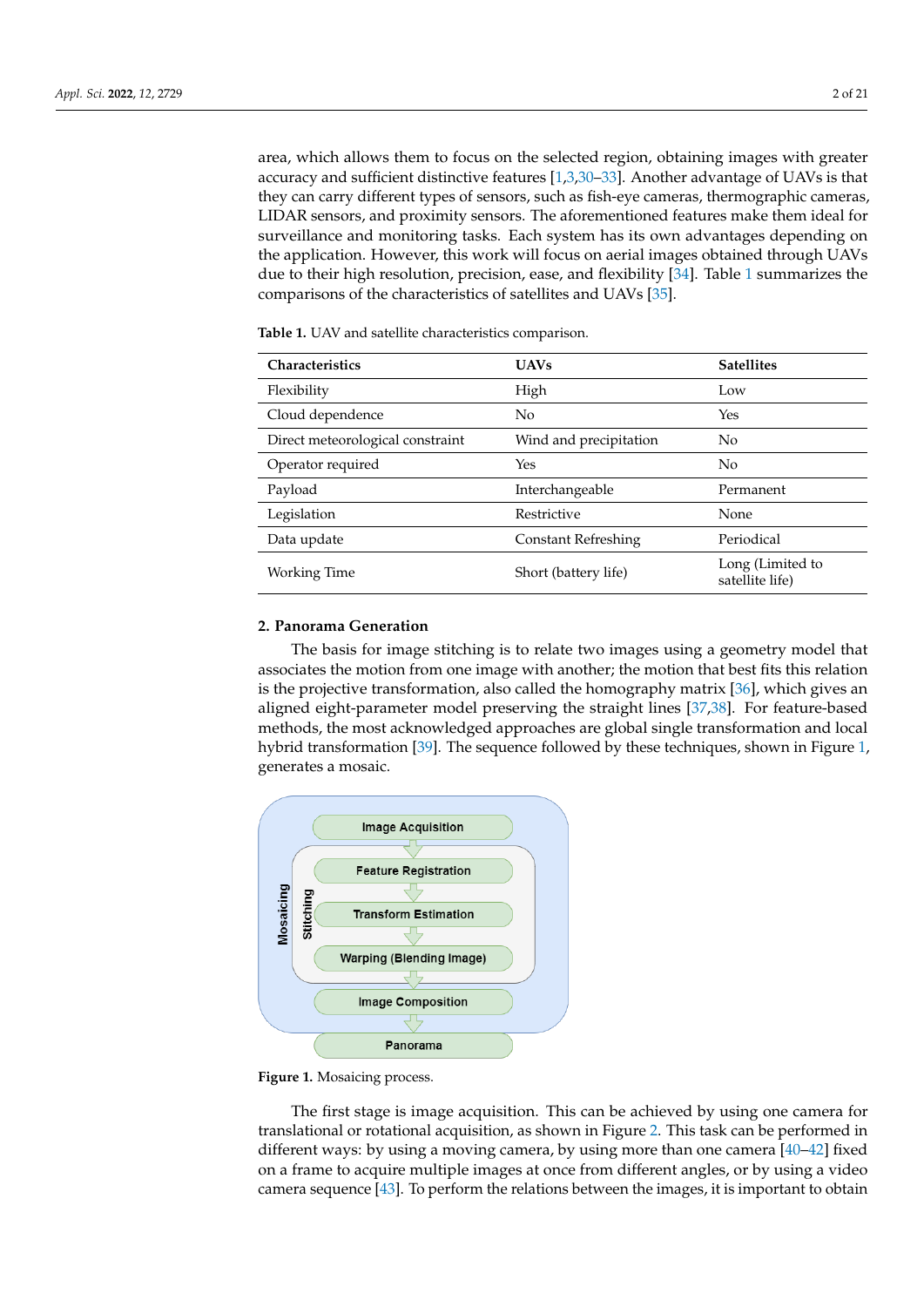<span id="page-2-0"></span>

the camera parameters, such as focal length, that are used in the perspective and projection algorithms [\[44](#page-17-11)[,45\]](#page-17-12).

**Figure 2.** Image acquisition: (**a**) multiple-camera translational and rotational acquisition; (**b**) singlecamera rotational acquisition.

The second stage is feature registration, where different features are detected and matched. These features can be: points, lines, or their combinations in general [\[46\]](#page-17-13). The third stage is transformation estimation. Once features are established, a register of both images is created from the features detected. Some cases lead to a mismatch between the key points. For this, different algorithms are used to search for the features with the closest distances between the images, as KD-tree, k-nearest neighbor (KNN) pattern classification, and Hamming distance [\[2,](#page-15-2)[47](#page-17-14)[–49\]](#page-17-15) search for the closest distance from the query location.

$$
\tilde{x}' = H\tilde{x} \tag{1}
$$

where  $\tilde{x}'$  is *x* in homogeneous coordinates and  $H \in R^{3 \times 3}$  defines the homography [\[49\]](#page-17-15).

Different techniques are proposed to calculate the homography. In practice, robust statistical techniques are employed on a large number of matching points or lines after normalizing the data; these techniques reduce the adverse effects of noise by using the sum of squared difference method or an iterative mathematical model, such as RANSAC (random sample consensus) [\[50\]](#page-17-16), PROSAC (progressive sample consensus) [\[51\]](#page-17-17), or direct linear transformation (DLT), to relate the features and reduce the matching points. For featurebased methods, the most used techniques are DLT and RANSAC for their performance and robustness [\[52\]](#page-17-18). RANSAC uses the smallest data set possible and proceeds to enlarge this set with consistent data points [\[53\]](#page-17-19). The goal is to determine a set of inliers from the presented correspondences so that the homography can be estimated optimally from these inliers [\[52\]](#page-17-18). The fourth stage is the warping or stitching phase, where the images are overlapped to stitch together as one. After the matching, the not overlapped region has reprojection errors. In order to solve this problem, the algorithm of bundle adjustment is used. Bundle adjustment is the problem of refining a visual reconstruction to produce jointly optimal 3D structure and viewing parameter (camera pose and/or calibration) estimates. Optimal means that the parameter estimates are found by minimizing some cost function that quantifies the model fitting error and jointly that the solution is simultaneously optimal concerning both structure and camera variations [\[54\]](#page-17-20). This optimization problem is usually formulated as a nonlinear least squares problem, where the error is the squared *L*<sup>2</sup> norm of the difference between the observed feature location and the projection of the corresponding 3D point on the image plane of the camera [\[55\]](#page-18-0). The image composition is the last stage, where, when the illumination and brightness of the images stitched may not be continuous, different algorithms can be applied to postprocess the image and blend the mosaic images as one. A method based on the use of gain compensation and multiband blending is proposed in [\[33\]](#page-17-1). Gain compensation adjusts the intensity of the mosaic by computing the local mean brightness of the image. Nevertheless, simply adjusting the gain to give all regions the same medium intensity will tend to reduce the intensity in regions with high brightness and increase the dark or low-intensity regions [\[56\]](#page-18-1). Multiband image blending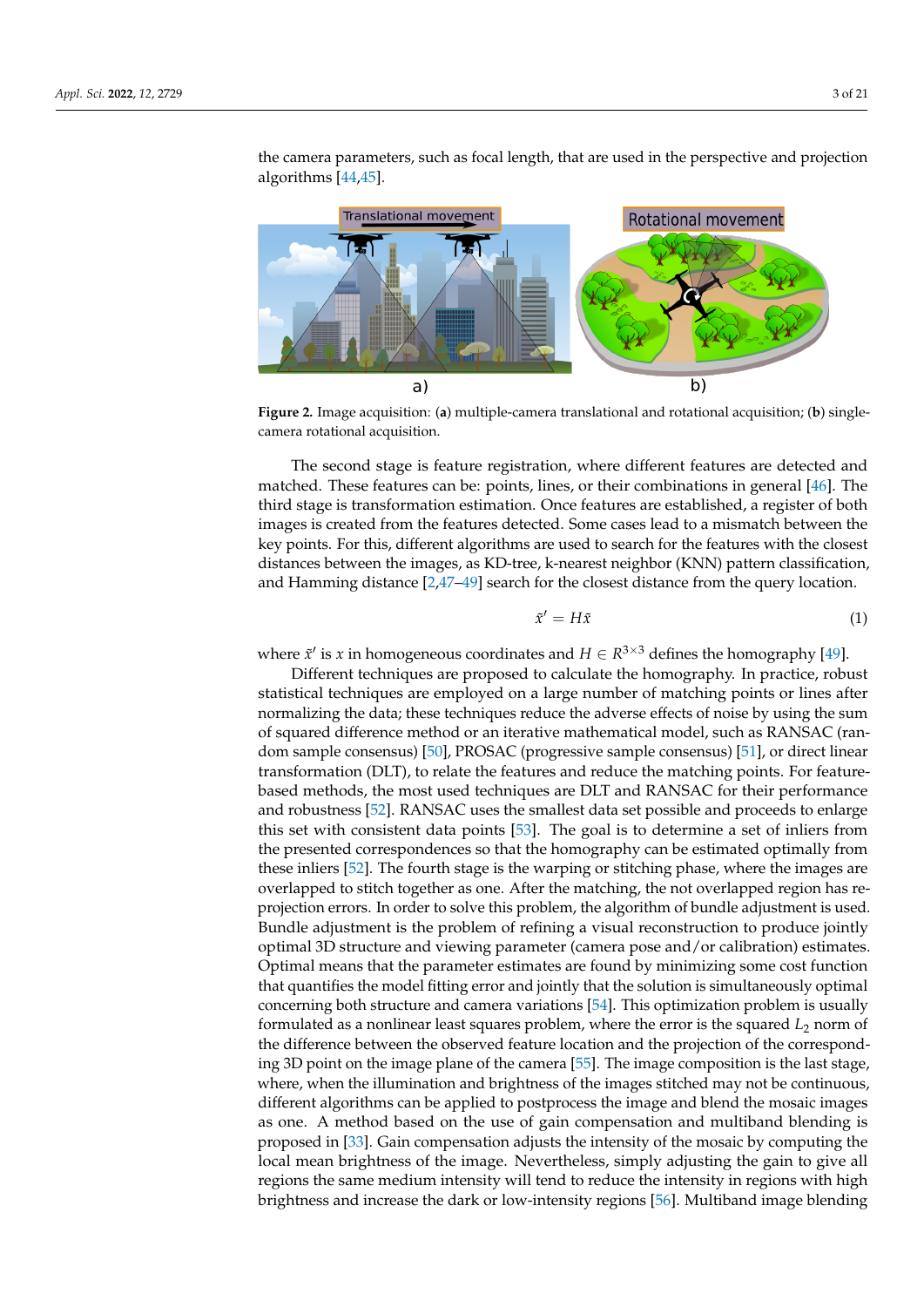is proposed in [\[57\]](#page-18-2), and it is one of the most popular applications for image fusion due to its easy implementation and its advantage of being insensitive to misalignment. The basic idea of this process is to decompose the original image into a pyramidal representation and blend the images at each level [\[58](#page-18-3)[,59\]](#page-18-4). Another approach is presented in [\[60\]](#page-18-5), with a variant of Gaussian function as the weighting function, and it proposes improved implementation and improvement of the weighted mean method to eliminate the edges.

#### **3. Stitching Methods**

Feature-based methods are also algorithms that extract common features or descriptors from an image that define them, being the most common features used: points, lines, edges, corners, pixels, colors, histograms, or geometric entities [\[61\]](#page-18-6). These are extracted from features and compared and matched to their characteristics. These methods have a significant advantage over direct pixel-by-pixel methods, in which the relation is determined by directly minimizing pixel-to-pixel dissimilarities [\[21\]](#page-16-13). The feature-based methods can be divided into two categories: the global single transformation, where the main processes are feature detection and registration to perform the global projective transformation, and the local hybrid transformation.

# *3.1. Feature-Based: Global Single Transformation*

The feature descriptors must have different characteristics and must be found throughout the image so that the points of coincidence in both images are distinguished. There must be a high number of descriptors; in case of geometric changes, the identifiers can relate images efficiently. Among the most used feature algorithms are the Harris Corner Detector [\[62\]](#page-18-7), FAST [\[63\]](#page-18-8), ORB [\[64\]](#page-18-9), BRIEF [\[65\]](#page-18-10), BRISK [\[66\]](#page-18-11), SIFT [\[67\]](#page-18-12), and SURF [\[32\]](#page-17-21).

# 3.1.1. Harris Corner

The Harris Corner Detector [\[62\]](#page-18-7) was one of the first feature detection methods and it is based on the Moravec Corner Detector. This method uses a small window to scan in different directions for changes in the average light intensity of the image; then, the center point of the window is extracted as a corner point, shifting the window. Should there be a flat region, it will show no change of intensity in all directions. If an edge region is found, then there will be no change of intensity along the edge direction. However, if a corner is found, then there will be a significant change of intensity in all directions [\[68\]](#page-18-13).

The corresponding eigenvalues provide the actual value amounts of these increases.  $\lambda_1$  and  $\lambda_2$  are the eigenvalues of matrix *M*. Then, the corner, edge, and flat area of the image can be computed from the eigenvalues as follows:

- Flat area: both  $\lambda_1$  and  $\lambda_2$  are very small.
- Edge: one of  $\lambda_1$  and  $\lambda_2$  is smaller and the other is bigger.
- Corner: both  $\lambda_1$  and  $\lambda_2$  are bigger and are nearly equal.

# 3.1.2. SIFT

One of the feature methodologies most widely used for its performance is SIFT (Scale Invariant Feature Transform) [\[67\]](#page-18-12). This low-level feature methodology has the advantage of being robust to occlusion, clutter, and noise with a good quantity of key points generated for even small objects [\[69\]](#page-18-14). SIFT uses a sequence of four stages. An image pyramid is constructed by repeatedly convolving input images with Gaussians, including a set of scalespace images, shown on the left, and subtracting the adjacent Gaussian images to produce a difference-of-Gaussian (DoG) pyramid. The scale space is constructed by convolving an image repeatedly using a Gaussian filter, which changes the scales and groups the outputs into octaves [\[67,](#page-18-12)[68\]](#page-18-13). After the scale-space construction is complete, DoG images are computed from adjacent Gaussian-blurred images in each octave [\[21\]](#page-16-13).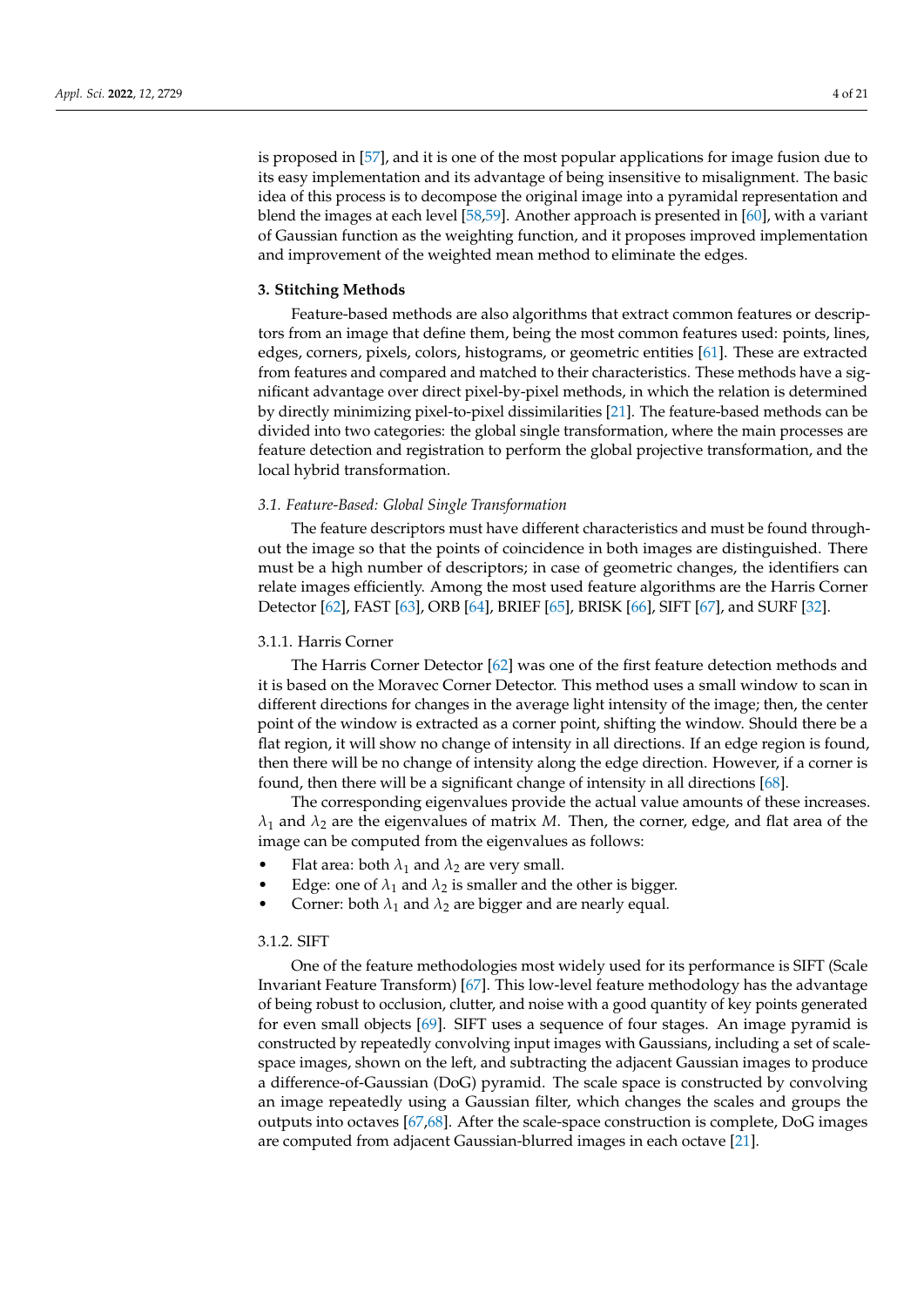## 3.1.3. FAST

The Features from Accelerated Segment Test (FAST) [\[63](#page-18-8)[,70\]](#page-18-15) is a corner detection method which can be used to extract feature points and later used to track and map objects in many computer vision tasks. A corner detector should satisfy the following criteria: consistent, insensitive to the variation of noise, detected as close as possible to the correct positions (accuracy), and fast enough (speed) [\[69\]](#page-18-14). The segment test criteria operate by considering a circle of sixteen pixels around the corner candidate feature *p*. The original detector classifies *p* as a corner if there is a set of n contiguous pixels in the circle which are all brighter than the intensity of the candidate pixel *p* plus a threshold t or all darker than *I<sup>p</sup>* minus t [\[71\]](#page-18-16).

### 3.1.4. ORB

The feature matching ORB (Oriented FAST and Rotated BRIEF) algorithm is a descriptor method comparable to SIFT, with low cost and high speed; it is based on BRIEF (Binary Robust Independent Elementary Features) and FAST. One disadvantage of FAST is its lack of an orientation component. For this, ORB uses a multiscale image pyramid that consists of a sequence of images with different resolutions. After locating the key points, ORB assigns an orientation to each key point depending on its level of intensity. BRIEF takes all key points found by the FAST algorithm and converts them into a binary feature vector so that together they can represent an object. A binary feature vector—also known as a binary feature descriptor—is a feature vector that only contains 1 and 0. To sum up, each key point is described by a feature vector which has 128–512 string bits [\[64,](#page-18-9)[65\]](#page-18-10).

### 3.1.5. SURF

Speeded Up Robust Features (SURF) is a scale and rotation invariant feature interest point detector and descriptor proposed by [\[32\]](#page-17-21). This algorithm has advantages over previous systems, such as SIFT, because it presents similar results of matching points, but its calculations are faster. The approach for interest point detection uses a basic Hessian matrix approximation by relying on integral images for image convolutions: the Hessian matrix  $He(x, \sigma)$  in x at scale  $\sigma$  as the convolution of the Gaussian second-order derivative, with the image *I* in point *x*, and similarly for  $Lxy(x,\sigma)$  and  $Lyy(x,\sigma)$  to calculate the determinant of the Hessian matrix. These approximate second-order Gaussian derivatives are evaluated at a very low computational cost using integral images, and regardless of size, they allow fast calculation.

# 3.1.6. BRISK

The Binary Robust Invariant Scalable Keypoints (BRISK) algorithm [\[66\]](#page-18-11) is a feature point detection and description algorithm with scale invariance and rotation invariance. It constructs the feature descriptor of the local image through the grayscale relationship of random point pairs in the neighborhood of the local image and obtains the binary feature descriptor. The key concept of the BRISK descriptor makes use of a pattern used for sampling the neighborhood of the key point. Two subsets of distance pairings are defined: one each for the short-distance and long-distance pairings, *S* and *E*, respectively. BRISK loses information about the image colors, which can provide more key points for matching points. Owing to this reason, a CBRISK algorithm is proposed to maintain the information of the RGB color channels [\[72\]](#page-18-17). To decrease computation time, the SBRISK development shifts the binary vector rather than rotating the image pattern or constellation, as many other descriptors do [\[73\]](#page-18-18).

#### *3.2. Feature-Based: Local Hybrid Transformation*

Feature-based panorama generation based on global single transformation has shown good results for pure rotational moves and planar scenes, but in real practice, this condition is rarely satisfied due to movement of the UAV, as shown in Figure [3](#page-5-0) [\[41\]](#page-17-22). Therefore,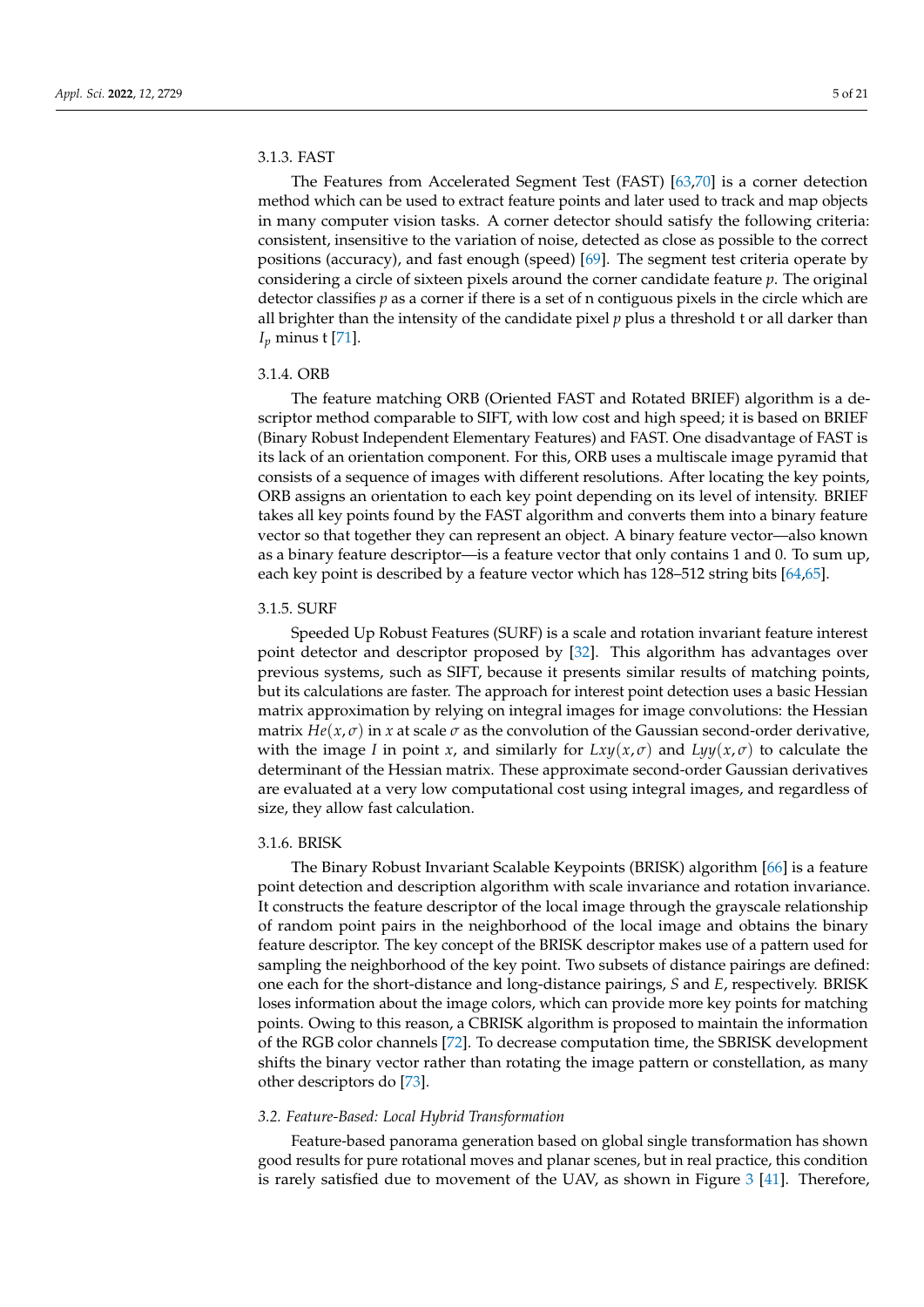ghosting effects frequently happen when the images are aligned. Moreover, the parallax problem remains due to the move of the optical center [\[74\]](#page-18-19).

<span id="page-5-0"></span>

**Figure 3.** Parallax introduced by the discrepancy of the camera.

Local hybrid transformation is where mesh-based alignment is reviewed, since it is complemented by the other methodologies [\[61\]](#page-18-6). Mesh-based alignment divides images into uniform meshes. Each mesh corresponds to an estimated transformation where there are two regions: the overlapped region, which is aligned by the projective transformation, and the nonoverlapped region, which is generally warped by using a similarity transformation by calculating the local homography model to avoid potential distortions.

# 3.2.1. APAP

One mesh-based algorithm is proposed by Zaragoza [\[74\]](#page-18-19). Their algorithm, named As Projective As Possible (APAP), is based on the DLT used to calculate the global homography. Instead, they calculate location-dependent homography (local homography) using moving DLT (MDLT); this produces flexible warps but also maintains the global homography as much as possible. Given the estimated *H* to align the images and arbitrary pixel at position *x*<sub>∗</sub> in the source, image *I* is warped to the position  $x'_{*}$  in the target image *I<sup>†</sup>* by:

$$
\tilde{x}'_* = H_* \tilde{x}_* \tag{2}
$$

The result shows an overlapped mesh, as the horizontal lines are reserved, reducing the parallax error.

# 3.2.2. SPHP

As previously presented, the APAP result is a global projective warp with the problem of shape/area distortion in the nonoverlapping area; part of the image is stretched and nonuniformly enlarged. This problem is produced for the single perspective with a wide FOV; for this reason, a multiperspective warp is employed in [\[75\]](#page-18-20). Based on a projective warp for the overlapped areas and a similarity warp for the nonoverlapped section, we have the shape-preserving half-projective warp (SPHP).

$$
\begin{bmatrix} x' \\ y' \\ 1 \end{bmatrix} \sim \begin{bmatrix} \hat{h}_1 & \hat{h}_2 & \hat{h}_3 \\ \hat{h}_4 & \hat{h}_5 & \hat{h}_6 \\ c & 0 & 1 \end{bmatrix} \begin{bmatrix} u \\ v \\ 1 \end{bmatrix}
$$
 (3)

For  $R_L$  the transformation, the projective transform goes from  $H(u, v) \rightarrow S(u, v)$ , which reduces the distortion images generated from the projective transform.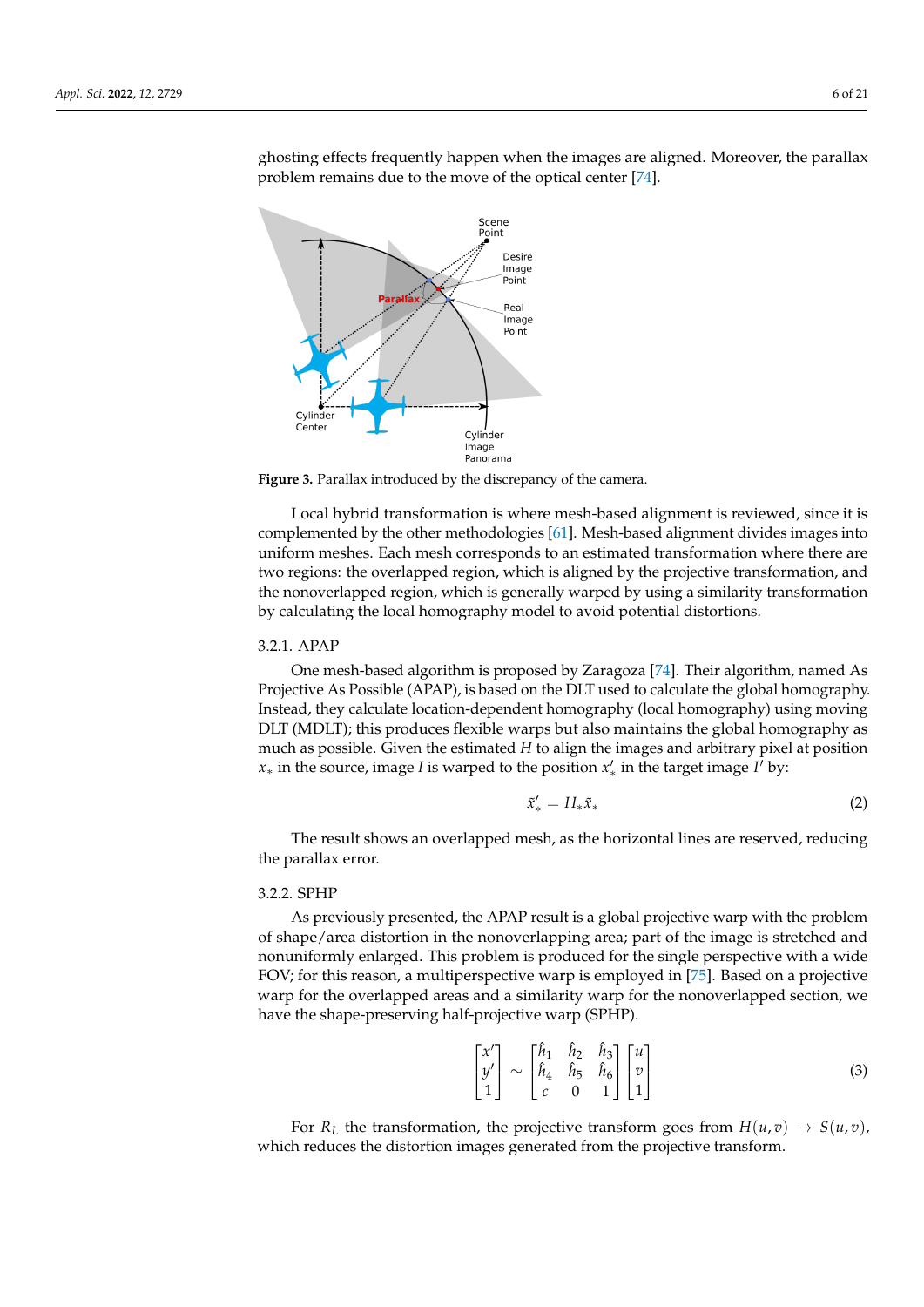# 3.2.3. AANAP

The global similarity transform performed by SPHP may result in a mismatch if the overlapped region contains distinct image plans due to the use of all points to obtain the similarity transform. Due to this, an optimal similarity transformation is proposed in [\[76\]](#page-18-21). Between the target and the reference images, the process begins with the feature points' matches, and then extrapolation between the nonoverlapping areas using homography linearization occurs. The resultant image has fewer perspective distortions than the result using APAP. Once the global similarity transform is calculated, it is used to mitigate the perspective distortion, using it as a warp on the target image.

$$
\hat{H}_i^{(t)} = \mu_h H_i^{(t)} + \mu_s S \tag{4}
$$

$$
\hat{H}_i^{(r)} = \hat{H}_i^{(t)} + (H_i^{(t)})^{-1} \tag{5}
$$

The local homography is represented by  $H_i^{(t)}$  $\hat{H}_i^{(t)}$ ,  $\hat{H}_i^{(t)}$  $i_i^{(1)}$  represents the updated local transformation, and *S* is the global similarity transform.

#### **4. Aerial Panorama Applications**

In the previous section, an introduction of the most used feature-based algorithms was shown. In this section, a résumé of aerial panoramic applications is presented; these applications were developed to generate aerial panoramas as the principal task or to use the stitching methodology as a complementary method for a different application.

# *4.1. Feature-Based: Global Single Transformation*

# 4.1.1. Harris Corner

Harris Corner is still a widely used method for its low computational cost. New improvements have been proposed, such as applying a prefilter of the characteristic points detected using Harris Corner, to reduce the ghosting and luminance problems [\[77\]](#page-18-22). Another proposal is an improvement replacing the Gaussian Window function for a B-spline function; then, the corner points are preselected to obtain candidate corners, and an autoadaptive threshold method improves the adaptability of the algorithm. Another approach of Harris corner improvement is applying an adaptive nonmaximal corner suppression algorithm to reduce the pixels that cannot be corners. The local representative corners are retained, which reduces the corner detection time by 30.2%, improving the stitching speed [\[78\]](#page-18-23). The use of distinct algorithms on the matching process enhances the methodology: as an example, by applying Harris corner in a correlation on the registration, the accuracy and robustness of aerial panoramas are improved [\[79\]](#page-19-0). Another proposal is to combine it with another feature algorithm, such as SURF, in one process, making it possible to achieve a more robust algorithm than a simple Harris corner, as proposed in [\[80\]](#page-19-1). In Table [2,](#page-6-0) a résumé of Harris Corner applied on UAV examples is presented.

<span id="page-6-0"></span>

| <b>Table 2.</b> Harris Corner Applied on UAVs. |  |
|------------------------------------------------|--|
|------------------------------------------------|--|

| Author                         | Advantage                                                        |
|--------------------------------|------------------------------------------------------------------|
| X. Yuanting et al. (2019) [78] | This algorithm improves the stitching speed.                     |
| C. Cheng et al. (2017) [80]    | Image matching accuracy is improved with less processing time.   |
| Y. Hong et al. (2013) [79]     | Efficiency and accuracy are improved by registration constraint. |

# 4.1.2. SIFT

SIFT is one of the most used algorithms for a scaled invariant detector. Although it is efficient at detecting matching points, the time needed to compute operations is its disadvantage. To improve the processing time, different approaches are proposed, such as the one presented in [\[81\]](#page-19-2). They propose a binary local image based on SIFT, reducing the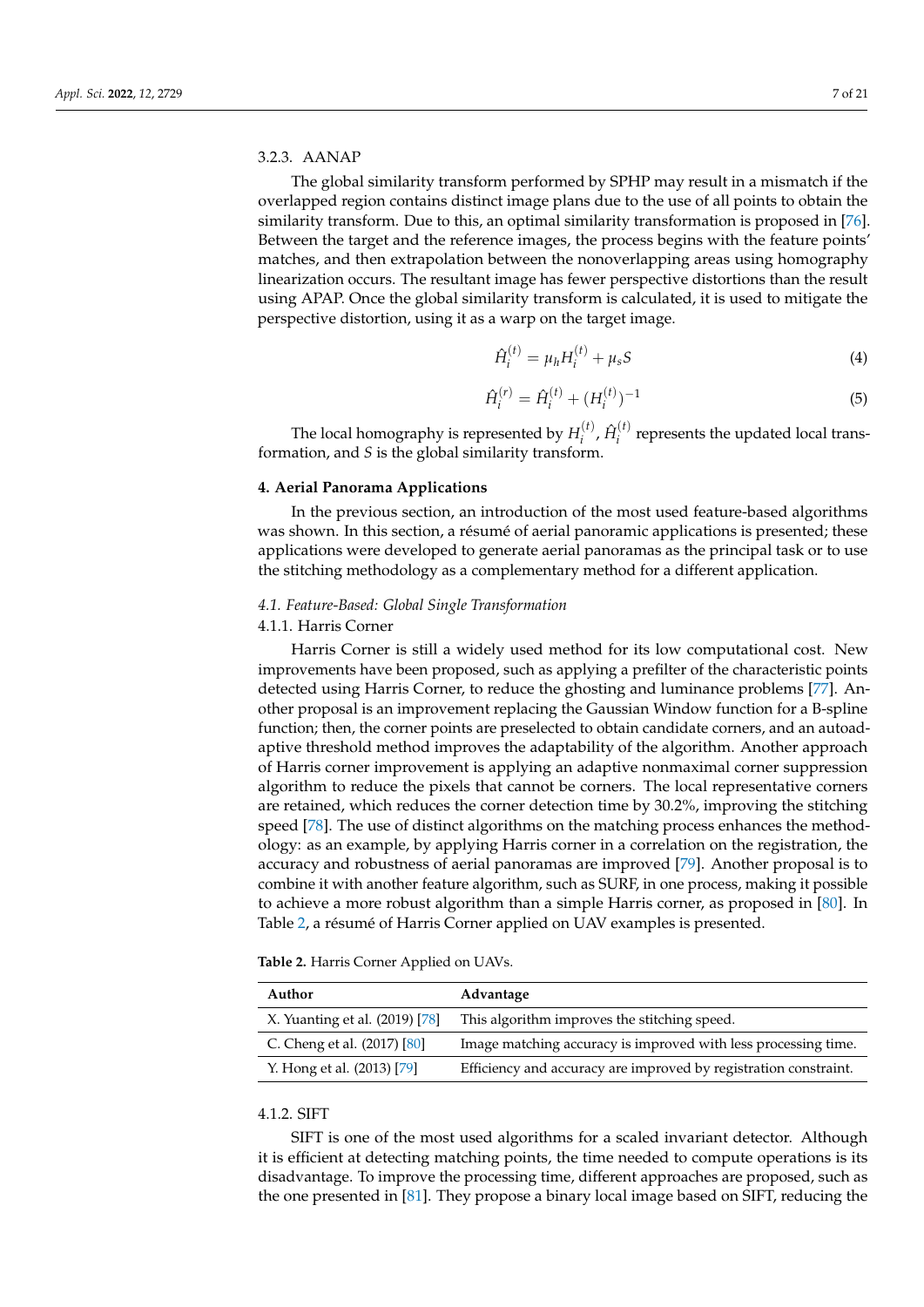complex operations and speeding up almost 50% faster than the original algorithm. An improved SIFT method called AH-SIFT is proposed in [\[29\]](#page-16-18). In this method, the descriptor performs more efficiently than the original SIFT, undergoing various levels of geometric and photometric transformations. An optimized projective transformation method to improve SIFT thermal infrared images is proposed using M-least squares to join images obtained by uncooled thermal infrared video in [\[82\]](#page-19-3). An approach presented in [\[83\]](#page-19-4) enhances the speed estimation of a drone and adjusts the velocity of image acquisition, reducing the ghosting effects. A global motion model is used to predict the overlapped region based on the world coordinate frame. Then, SIFT stitching is applied and image quality is evaluated based on gray relational analysis, improving the accuracy [\[84\]](#page-19-5). Using a graphics processing unit (GPU), an implementation called the CUDA-SIFT (Compute Unified Device Architecture) approach [\[85\]](#page-19-6) achieves real-time mosaic generation and tracking. Another approach presented by [\[82\]](#page-19-3) is a SIFT stitching process based on random M-least square algorithm and super-resolution processes. Some applications use the SIFT process for an earthquake rescue system, where the image mosaicing is used for an image earthquake damage degree (EDD) analysis. This is performed by evaluating the gray level co-occurrence matrix (GLCM) features along with coarseness, contrast, metric, and filters to analyze the EDD [\[86\]](#page-19-7). Following the disaster evaluation developed in [\[87\]](#page-19-8), a methodology to evaluate open-source systems for Urban Search and Rescue (USaR) is used to determine the location of possible trapped victims for fast 3D modeling of fully or partially collapsed buildings using images from UAVs. In the inspection area, some applications use the SIFT mosaicing approach for inspecting photovoltaic systems (PVs) using UAVs with thermal cameras to record videos using GPS for the trajectory. These images will be used to generate a high-resolution image of a PV zone by using SIFT [\[88\]](#page-19-9). A measurable aerial panorama based on panoramic images and multiview oblique images is proposed in [\[89\]](#page-19-10), and it is divided into major stages: projection, matching, and back projection. The stitching process applied is the SIFT methodology to stitch the projected aerial panorama with a down-looking oblique image and the aerial panoramic image after matching the images by their proposed method. Table [3](#page-7-0) shows some of the most recent implementations of the SIFT algorithm in UAVs.

| Author                          | Advantage                                                                                                                                                                                                             |
|---------------------------------|-----------------------------------------------------------------------------------------------------------------------------------------------------------------------------------------------------------------------|
| D. Ghosh et al. (2013) [2]      | The SR algorithm improves in effectiviness.                                                                                                                                                                           |
| J. Ye et al. (2018) [83]        | The speed estimation performs the aerial panorama in a short<br>time with appropriate aspect ratios and good visual quality.                                                                                          |
| P. Tsao et al. (2019) [4]       | A positioning system based on image stitching and top-view<br>transformation is proposed, relating it to the GPS data to<br>calculate the relative UAV position for distance measurements<br>and object localization. |
| J. Xiaoyue et al. (2018) [84]   | Stitching region prediction based on IMU and GPS<br>information is used for image stitching using SIFT.                                                                                                               |
| S. Verykokou et al. (2018) [87] | A FAST 3D modeling of fully or partially collapsed buildings<br>using images from UAVs for the Urban Search and<br>Rescue task is proposed.                                                                           |

<span id="page-7-0"></span>**Table 3.** SIFT applied on UAVs.

#### 4.1.3. FAST

In comparison with Harris Corner, the FAST algorithm can detect more features at the same time, yet, compared with SIFT, the number of features detected is less than half. This can lead to the wrong assumption that SIFT is better than FAST. Nevertheless, in processing time, FAST accomplishes feature detection with simple operations that make it faster than SIFT [\[90\]](#page-19-11). This has to be considered to choose the best fit implementation according to the application. A SIFT variation using FAST in each pyramid instead of DoG is proposed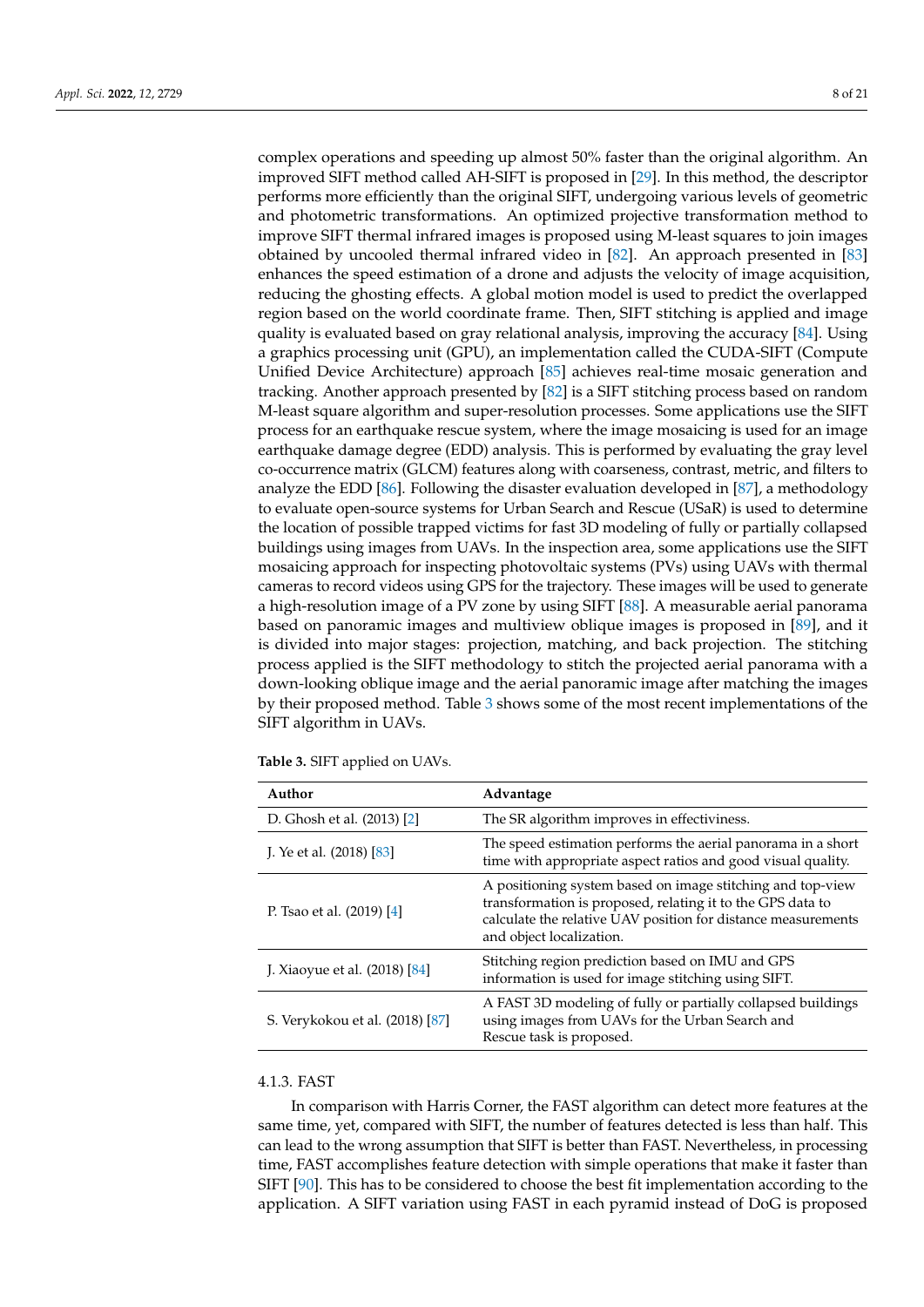in [\[91\]](#page-19-12). Such an approach achieves a robust and faster algorithm with more features than what is achieved just using FAST and faster than SIFT. As aforementioned, FAST has the advantage of speed computation; for this case, [\[92\]](#page-19-13) proposes a real-time application using the FAST feature detector with the correspondence algorithm Bag-of-Word (BoW) to improve the time correspondences compared to the brute-force matching algorithm. Sometimes the stitching process uses multitemporal images, which present more changes in lighting and contrast than when applying any of the feature detection methods. The process will have errors due to the change in the grayscale. Reference [\[93\]](#page-19-14) applies the use of phase congruency (PC) to maintain the image structure, regardless of the change in the grayscale, once the PC images are obtained. A crowd density estimated by jointly clustering analysis is presented in [\[94\]](#page-19-15), where two versions of FAST are tested to detect the crowd features. The filtering procedures are used to eliminate the feature points which did not belong to crowd features. Some applications of the algorithm used with drone images are presented in Table [4.](#page-8-0)

<span id="page-8-0"></span>

| Author                                | Advantage                                                                                                         |
|---------------------------------------|-------------------------------------------------------------------------------------------------------------------|
| T. Botterill, S. Mills, R. Green [92] | Images are registered and stitched together seamlessly<br>in real time.                                           |
| X. Zhang, Q. Hu, M. Ai et al. [93]    | By applying phase congruence, the images are stitched<br>evenly with color changes and illumination.              |
| Ali Almagbile [94]                    | Accuracy of FAST-9 and FAST-12 methodology,<br>compared in terms of completeness and correctness, is<br>improved. |

#### 4.1.4. ORB

As previously stated, ORB methodology has the advantage of speeding up computation compared to most of the feature-based methodologies. As an example is the application of the aerial image mosaicing process based on ORB to remove the mismatch from thousands of putative correspondences by applying locality-preserving matching (LPM), cited in [\[95\]](#page-19-16). Another approach based on Bayesian frameworks aims to formulate it as a maximum likelihood problem and solve the geometric algorithm using the expectation maximization (EM) algorithm. To reduce the matching process, principal component analysis (PCA) is used, reducing dimensions and facilitating the feature extraction process without compromising accuracy, as shown in the root mean square errors (RMSE) results [\[96\]](#page-19-17), improving the time process by using a GPU with CUDA, obtaining a faster matching process compared to SIFT and SURF. Other developments in the ORB methodology may concur in the implementation of techniques to relate the features; in the case of [\[97\]](#page-19-18), a preprocess phase correlation method is used to obtain the overlapping area between the to-be-stitched image and the reference image, reducing the feature calculation. Then, using Hamming distance, the relation between the image matching points is improved compared to the classical ORB methodology. Similarly, using a mask to register local clustered ORB features and nonmaximal suppression to remove clustered points, only the feature point with the largest response value is retained [\[98\]](#page-19-19). Hamming distance is used for the matching step, and finally, PROSAC is applied to eliminate the wrong matches and calculate the transformation matrix between images. The result is an improvement on the correct matching points, slightly less than that of SIFT and almost the same speed as classic ORB. Table [5](#page-9-0) presents a summary of the implementations using ORB.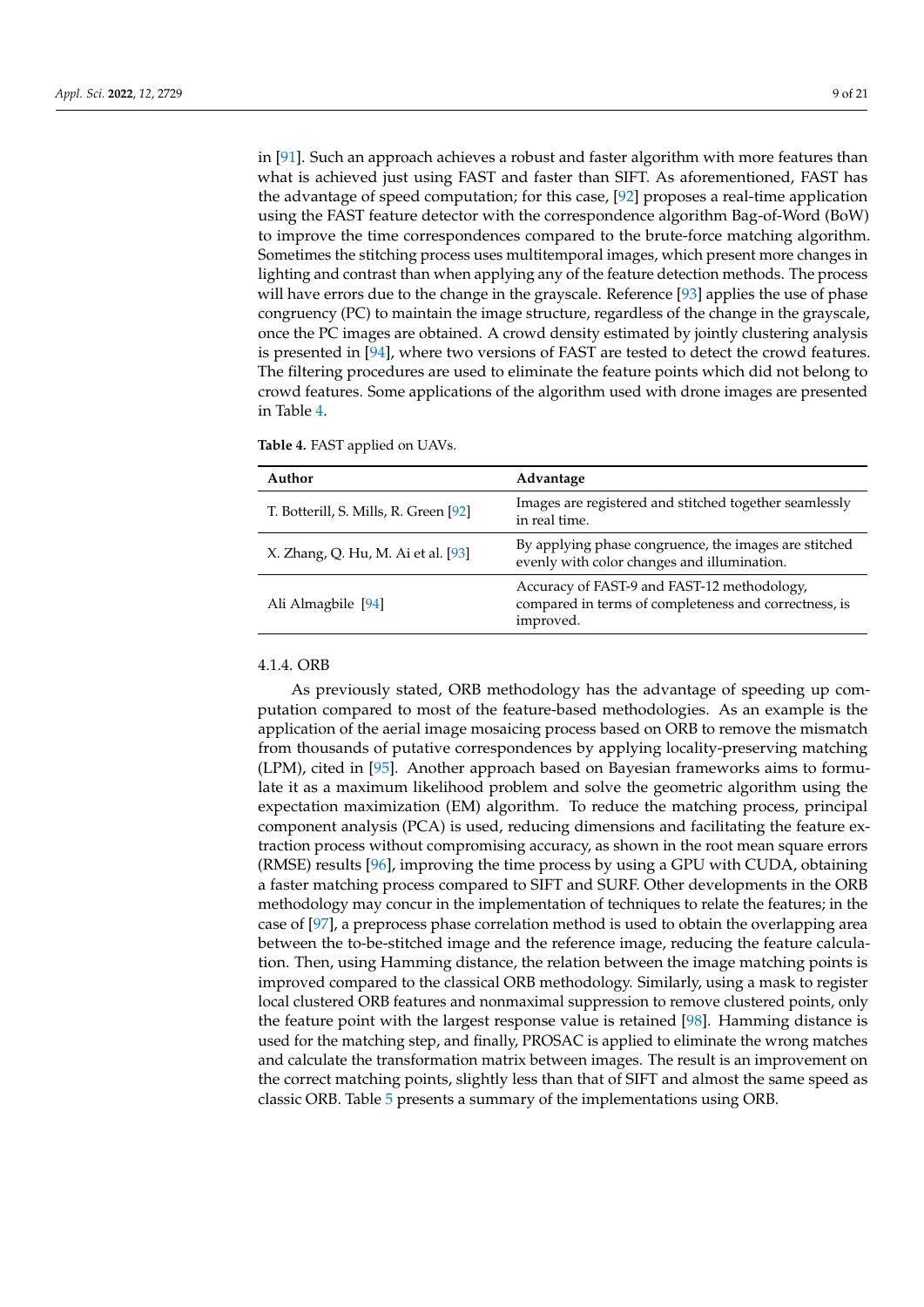| Author                         | Advantage                                                                                                                                                                          |
|--------------------------------|------------------------------------------------------------------------------------------------------------------------------------------------------------------------------------|
| J. Chen et al. $(2018)$ [95]   | The LPM with Bayesian framework improves the computation<br>time and the efficiency while ensuring accuracy compared with<br>the state-of-the-art methods.                         |
| O. Zia et al. (2019) [42]      | By using fisheye lenses, a good region of overlap is obtained<br>between adjacent cameras.                                                                                         |
| C. Yeh et al. (2018) [96]      | ORB / PCA splice detection is faster and more accurate than the<br>classic SIFT and SURF approaches. In addition, the GPU<br>performs the test 2.6 times faster than the CPU test. |
| Y. Zhang et al. (2019) [97]    | The methodology reduces the calculation time of completing<br>the reconstruction of the panorama compared to SIFT and<br>classic ORB.                                              |
| R. Reboucas et al. (2013) [53] | A fast visual odometry tracking system is developed.                                                                                                                               |

<span id="page-9-0"></span>**Table 5.** ORB applied on UAVs.

### 4.1.5. SURF

SURF-based aerial panoramas are attractive for their accuracy, comparable to SIFT in a shorter period of time. An example is the implementation of the process on workflow technology and a geoprocessing workflow tool called GeoJModelBuilder as a four-step process. First is detecting and registering; second is KNN for matching points [\[99\]](#page-19-20). RANSAC is used for transforming estimation and finally warping all images to the same coordinate system. The workflow approach is proposed to provide users a flexible way to create a workflow to fulfill their needs. The workflows could be bound to different algorithms for better results or less time consumption. Tests of the SURF algorithm with fast approximate nearest neighbor search (FANN) feature matching [\[100\]](#page-20-0) were carried out through ROS using Google Maps for the simulation of the panoramic images. In the tracking object case, the methodology can be used with a Kanade–Lucas–Tomasi tracker (KLT) to track a region of interest [\[101\]](#page-20-1). The stitching process can be used for position estimation, as presented in [\[102\]](#page-20-2), where position estimation methodology is applied for path planning and distance calculation by the triangle similarity principle and fusion images. In Table [6](#page-9-1) these implementations are presented.

<span id="page-9-1"></span>**Table 6.** SURF applied on UAVs.

| Author                                           | Advantage                                                                                                                                                 |
|--------------------------------------------------|-----------------------------------------------------------------------------------------------------------------------------------------------------------|
| E. Hadrovic, D. Osmankovic,<br>J. Velagic. [100] | The algorithm is relatively fast compared to alignment<br>algorithms based on SIFT feature matching with a<br>high-quality alignment.                     |
| M. Yue, Q. Yan [102]                             | A real-time reconnaissance and monitoring application can<br>achieve an accurate positioning without the need of<br>increasing the camera accuracy.       |
| A. Micheal, K. Vani [101]                        | Implementing a semiautomatic object tracking method<br>using SIFT or SURF with a high detection rate, the region of<br>interest is specified by the user. |
| Z. Wu, P. Yue, M. Zhang et al. $[99]$            | The workflow approach generates an automatic mosaic of<br>UAV images with the flexibility to edit the workflow<br>depending on the user needs.            |

### 4.1.6. BRISK

Comparable with BRIEF applied in ORB, BRISK methodology outperforms SIFT and SURF in speed. With similar results and low calculation cost, this makes it ideal for UAV aerial panoramas, as shown with previous methods. An improved BRISK methodology developed to acquire reliable control points for image registration is presented in [\[103\]](#page-20-3).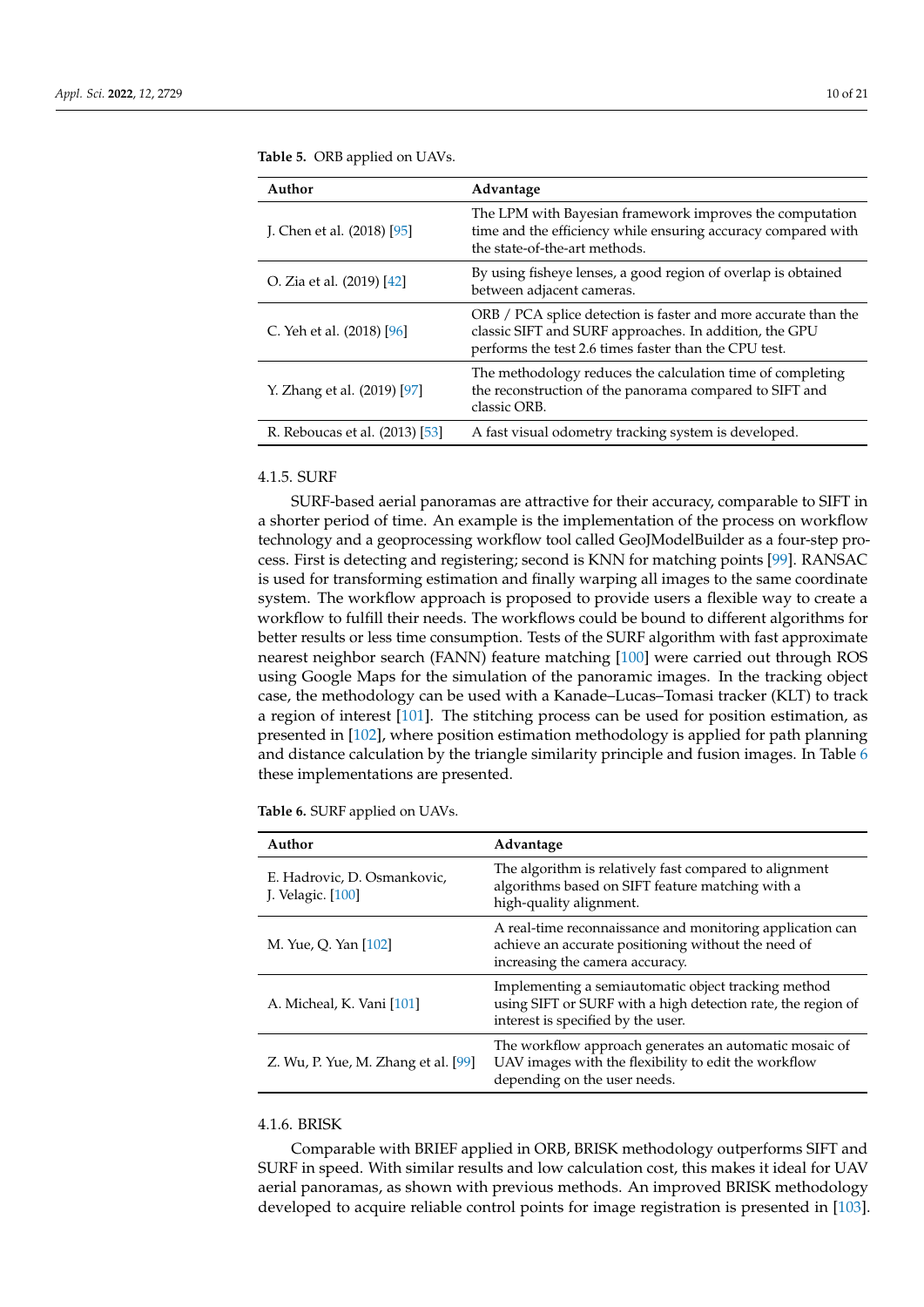The spatial relationship is analyzed, with the key points derived from the coincidence of descriptors to eliminate the corresponding false points. This methodology proves to be 4.7 times faster than classic BRISK. The use of ground control points allows a more accurate position, as shown in [\[15\]](#page-16-8), where ground control points are used for thermal orthomosaics generated by BRISK and an RGB camera analyzes the blooming of flowers for their apple orchard management system. This information is summarized and presented in Table [7.](#page-10-0)

<span id="page-10-0"></span>**Table 7.** BRISK applied on UAVs.

| Author                | Advantage                                                                                                                                       |
|-----------------------|-------------------------------------------------------------------------------------------------------------------------------------------------|
| C. Tsai, Y. Lin [103] | The positional accuracy of the UAV orthoimage by applying the<br>proposed image registration scheme improves the correctness of<br>the process. |
| W.Yuan, D. Choi [15]  | The stitching speed of 100 thermal images within 30 s and RGB<br>correlation and classification are improved.                                   |

### *4.2. Feature-Based: Local Hybrid Transformation*

From the feature-based methodologies, the most accurate, mesh analyses, are based on SIFT and SURF features. Some methods focus on image compositing. Once the UAV obtains the aerial image, mesh-based stitching blending methods are applied to improve the panoramic result, as presented in [\[104\]](#page-20-4), where they propose color blending based on superpixels, using simple linear iterative clusters after generating the SPHP panoramic image. Since the number of superpixels is much less than that of individual pixels, such improvement reduces the computational complexity and processing time compared to multiband blending, color transfer based on image gradients, and color matching blending. Another approach is suggested in [\[105\]](#page-20-5) by calculating SURF and Harris Corner features to obtain the global homography. Applying PROSAC and KNN, it fuses with MDLT to improve the SPHP algorithm, reducing the ghosting on the overlapped image result. An improvement on AANAP is proposed by using superpixel methodology to improve the compositing image. After relating both images, AANAP improves the alignment accuracy and reduces the perspective distortion [\[15\]](#page-16-8); then, seam cutting is applied with superpixel segmentation to reduce the ghosting images, and image color blending is finally applied. To reduce the distortion generated by the global homography, the algorithms AANAP and SPHP use the similarity transform. However, in urban scenes, these algorithms cannot preserve the building lines. New developments propose mixing features' inertial navigation systems (INS) in order to improve efficiency or time processing. An indoor application for SIFT and INS is proposed by [\[106\]](#page-20-6) for camera pose estimation, improving stitch drone-captured indoor video frames. Pose estimation can be achieved by INS to calculate the relation between image frames captured by the UAV to select the most related and reduce the number of image stitching processes. Another option is the use of SIFT to estimate the global transformation parameter. The result will accumulate registration errors and disregard multiple constraints between images [\[107\]](#page-20-7) to improve the stitching performance. A shape-preserving transform is used to preserve the geometric similarity before reprojecting, which attempts to retain the shapes of local regions and use multiband fusion to process the gain compensation and obtain a natural-looking panoramic image. A matching improvement is proposed in [\[108\]](#page-20-8) by using the grid-based motion statistics (GMS) algorithm as a means of encapsulating motion smoothness as a statistical likelihood of having a certain number of feature matches between a region pair and removing the mismatches for applying them: the RANSAC. A region-based methodology uses SIFT as the first step to obtain the global transformation, where the overlapped region is divided into small regions and multiple regions have different weights depending on the local homography [\[109\]](#page-20-9). Then, RANSAC is used to reduce the outliers, compared to SIFT, APAP, and AANAP. After the global projection estimation, the thin-plate spline (TPS) with a simple radial basis function type formulates the image deformation, due to its good performance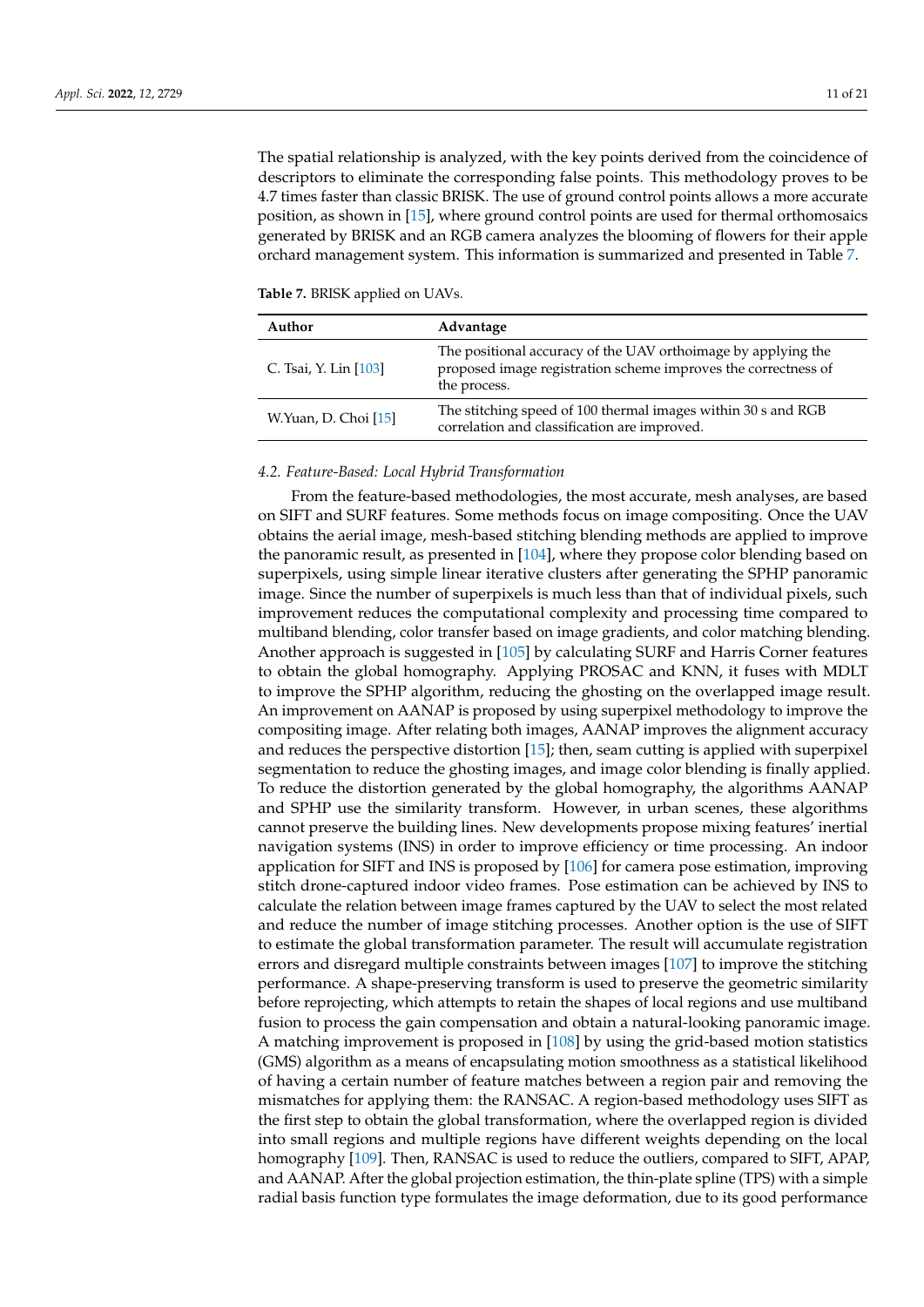in both alignment quality and efficiency, by using REW (robust elastic warping) [\[110\]](#page-20-10). REW is a methodology proposed by what can be regarded as a combination of the mesh-based model and the direct deformation strategy to remove mismatches. The radial distortion function allows us to create a perfect reconstruction due to its good alignment quality and efficiency [\[111\]](#page-20-11), and then, by applying global homography, we can obtain a good effect on the nonoverlapping regions of the target image. Table  $8$  presents the summary of these implementations.

<span id="page-11-0"></span>**Table 8.** Mesh-based methods applied on UAV.

| Author                                  | Advantage                                                                                                                                                                           |
|-----------------------------------------|-------------------------------------------------------------------------------------------------------------------------------------------------------------------------------------|
| F. Fang et al. [104]                    | A superpixel image is generated, improving the efficiency and<br>flexibility of the target image to reduce the color differences<br>between the two input images.                   |
| J. Leng, S. Wang [105]                  | The SPHP algorithm is improved, removing the ghost image of<br>the stitched image and generating better stitching results.                                                          |
| Y. Zhou et al. (2019) [112]             | Image stitching improves from the captured video by eliminating<br>the ghosts caused by moving objects and object detection module,<br>providing high detection accuracy.           |
| Y. Yuan et al. [15]                     | The SLIC algorithm is used to generate superpixels in the seam<br>cutting and color blending stages, affording spatial coherency and<br>improving the efficiency.                   |
| Q. Wan et al. [107]                     | The local alignment model introduces parallax errors as a<br>constraint term into the minimum energy function and uses the<br>mesh-based deformation to accelerate the calculation. |
| L. Luo, Q. Wan,<br>J. Chen et al. [113] | The inaccuracy results are compared with RMS and show an<br>improvement compared to APAP, SPHP, and REW in time<br>processing.                                                      |
| Q. Xu, L. Luo, J.<br>Chen et al. [109]  | The accuracy of the method is improved, compared to most used<br>mesh analyses, and the computational cost is comparable to that<br>of AANAP.                                       |

#### **5. Discussion**

The generation of aerial panoramas and mosaicing are very active fields with new approaches each year. The growing trend of this research field can be seen in Figure [4,](#page-12-0) wherein the period from 2017 to 2019 saw a significant increase in this research field compared to 2020 and the first half of 2021, where the number of articles was nearly half as much as that of the previous period. Thus, it can be assumed that the interest in this field could increase due to the approach applied in these techniques as an effort to solve some of the main problems of stitching methods and the development of different implementations for new UAV applications or improvements in their processes. Some of the issues that are addressed are time processing, matching relation, hybrid transformation to avoid the most common errors of parallax and ghosting images, and image composition by applying different methodologies and techniques based on feature registration mosaicing methods. As it can be observed in Figure [5,](#page-12-1) the implementation of mosaicing methodologies has increased by almost 46% between 2010 and 2015. In that way, the process has changed from applying the stitching technique on aerial images to implementing it on UAVs by focusing on solving the main problems related to image acquisition from a moving camera, where new solutions based on preprocessing filters are used to improve the feature detection, thus ensuring the relation for the stitching process, or by performing gain compensation techniques on the resulting mosaic image.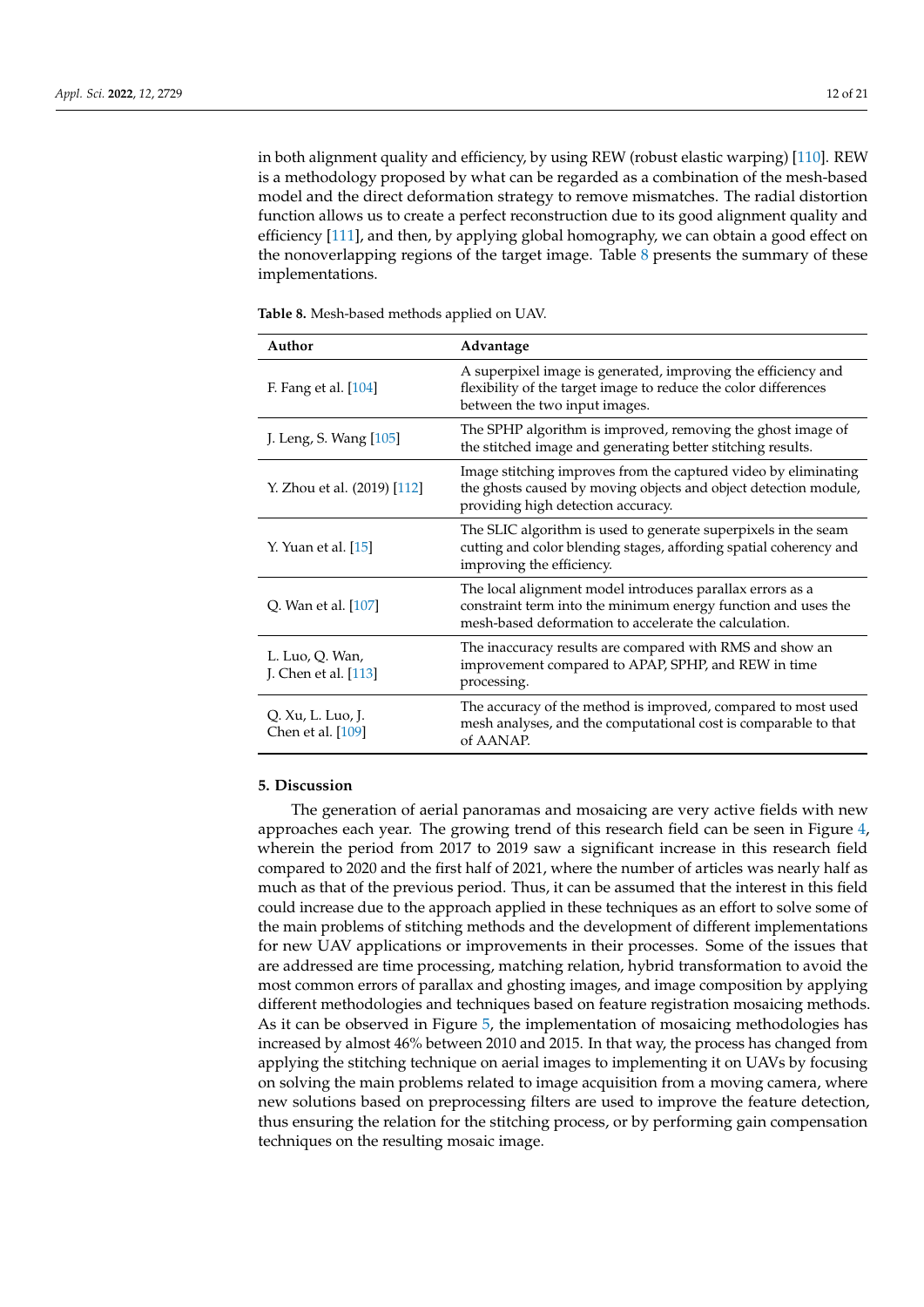<span id="page-12-0"></span>

<span id="page-12-1"></span>2005-2007 2008-2010 2011-2013 2014-2016 2017-2019 2020-2021 **Figure 5.** UAV mosaicing implementation.

This study found that the main contribution to this area is presented by the Asian continent, locating it as a zone of interest in this research field. For this reason, it is important to remain close to the progress generated in this region, as shown in Figure [6.](#page-12-2) As it can be noticed, another region whose progress is important to follow is the American continent, which has remained active in this research field. From these regions, the countries that have contributed the most are presented in Figure [7.](#page-13-0) The first place is China, followed by India, Taiwan, and Korea from Asia. In the case of America, the USA is the country that has contributed the most in this region.

<span id="page-12-2"></span>

**Figure 6.** Development by continent.

This may be due to the development of new applications based on the mosaic of aerial images applied in a wide variety of areas. China has been one of the main countries involved in the growth and development of technologies but also one of the largest producers of drones in the industry. They have innovated in introducing this system to daily activities, where the use of these techniques is applied in tasks such as surveillance and monitoring in large areas, but this process can be used for more applications, such as: photogrammetry for archaeology and heritage maintenance, agricultural and forestry surveillance, civil engineering, digital elevation models and 3D mapping, rural roads, geological infrastructure,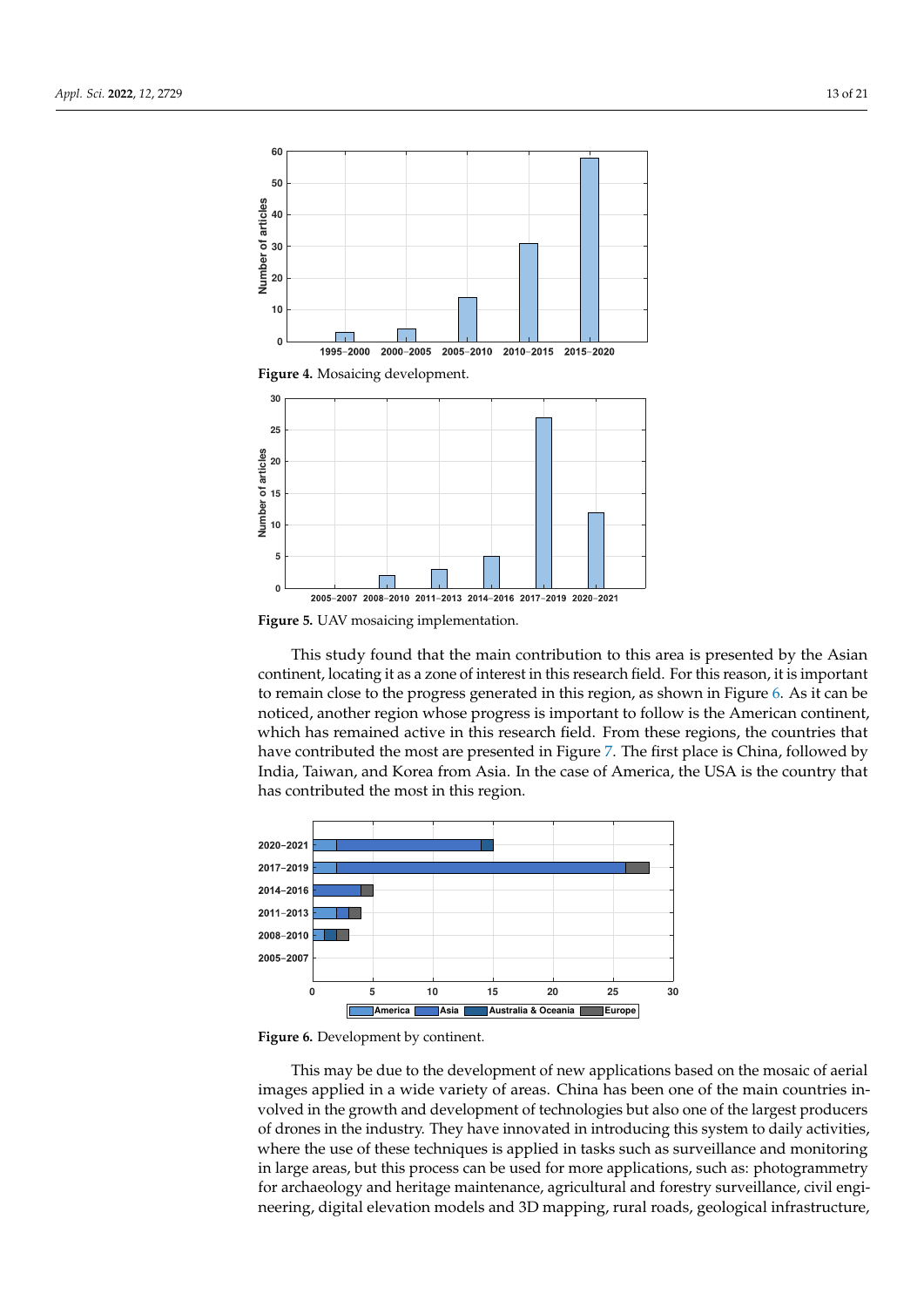<span id="page-13-0"></span>**0 5 10 15 20 25 30 35 Bosnia and Herzegovina Brazil China** Greece<sup>D</sup> **India Korea New Zeland Pakistan** Spain<sup>D</sup> **Taiwan UAE USA Published articles**

road information, urban terrain reconstruction, air analysis and pollution (for environmental awareness), urban configuration, and environmental monitoring, among others, as shown in Figure [8.](#page-13-1)

**Figure 7.** Development by country.

<span id="page-13-1"></span>



Among the main objectives of this review is to present the most widely applied mosaic techniques of aerial panoramas in drones and, as presented in the previous sections, the feature-based approaches are the most implemented methodology, as shown in Figure [9.](#page-13-2) More specifically, the approaches based on estimation of the global single transform features, even more than the local hybrid transformation, are more recent methods with some advantages over the earlier methods. However, this may be related to the fact that these methodologies are faster, more documented, and, in some cases, have a low computation cost compared to the local hybrid transformation approaches.

<span id="page-13-2"></span>

Global Single Transform Local Single Transform

**Figure 9.** Most used feature methodology.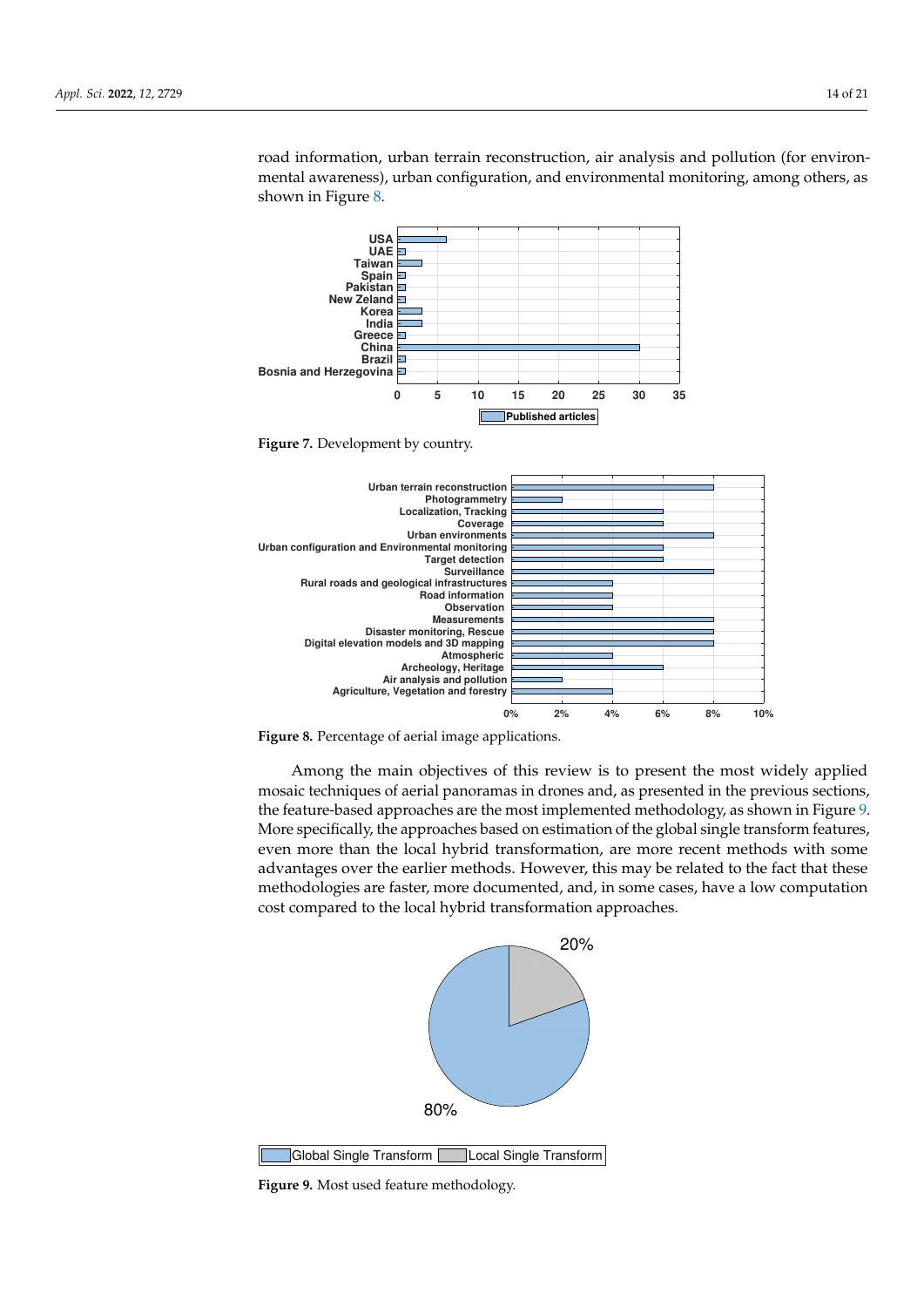From global single transform feature revision, the most implemented methodologies are the Harris corner, SIFT, FAST, ORB, SURF, and BRISK; these approaches are the most implemented in UAVs. The comparison made between these methods shows that the classic ORB is one of the most applied methodologies due to its speed above other classic methodologies, which makes it a good choice for real-time applications. However, a disadvantage of this method is its low accuracy compared to that of other methods, such as FAST, in which it is based, and BRISK, which outperforms in cases of rotation and fast scale changes. Even so, the SURF technique is implemented more often because of its performance compared to that of SIFT and its speed close to that of ORB; however, if speed is not a key factor but accuracy and robustness are desired, the most applied method is SIFT, as shown in Figure [10,](#page-14-0) where there are new approaches based on GPU and computing algorithms show an improvement in the speed of SIFT application.

<span id="page-14-0"></span>

**Figure 10.** Global single transforms implemented on UAVs.

In the local hybrid transformation area, the most notorious algorithms are SPHP and APAP, in which SPHP has the advantage by applying local hybrid transformation with similarity transformation to reduce the distortions and preserve the similarity constraints (Figure [11\)](#page-14-1). New approaches based on improvements in the matching and blending methods were considered within the aforementioned categories. As it can be observed from the tables, feature registration is the most implemented in SIFT, SURF, and ORB for recent development. The same applies for SPHP and AANAP methodologies. In Figure [12,](#page-15-4) a plot of the principal feature-based transform methodologies implemented on UAVs is presented.

<span id="page-14-1"></span>

**Figure 11.** Local hybrid transform implemented on UAVs.

As it has been presented, since 2017, there has been an increase in this research area, mainly undertaken by universities and research centers, where, it should be pointed out, the main works are carried out in Asia. Nonetheless, many countries have joined this research field, in which new proposals explore the use of machine learning-based systems or artificial intelligence (AI)-based techniques. This does not mean that classic methodologies are outdated, since new approaches propose the combination of feature-based techniques with different algorithms, such as LPM, SR, PCA, and REW, which provide a more robust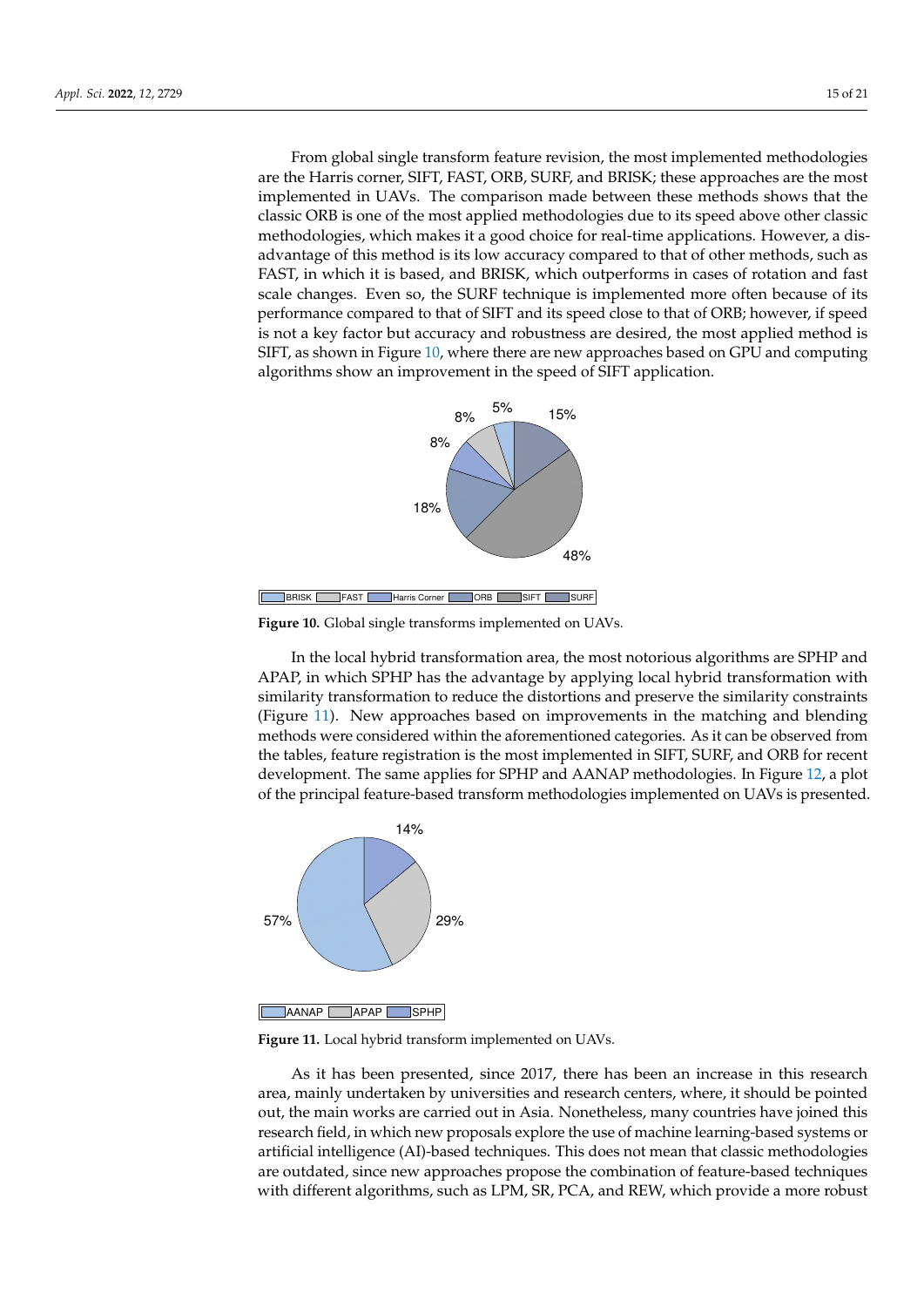<span id="page-15-4"></span>

and efficient methodology. It is interesting to think about the new developments that can be generated in combination with different areas of image processing.

**Figure 12.** Methodology developments by year.

#### **6. Conclusions**

As shown in this work, aerial images have been used in many fields, and only in the last decade have new methods been developed, delivering great progress in the panoramic image field. New approaches and methodologies were proposed in this work for different applications. The evolution of this field has attracted the attention of different researchers, where China is one of the countries that has contributed more heavily. More countries are joining in the development of new mosaic-based techniques improving panoramic aerial images by exploring different approaches. These improvements can be faster and more accurate for the generation of aerial images or have more complex applications, such as that of surveillance and tracking systems focused on solving specific tasks, by applying mosaic generation with more algorithms. The results submitted here show the trend of featurebased algorithms. They are based on machine learning and AI together with these methods in order to improve the generation of image mosaics by correcting the errors generated when joining images. The area of drone application has permitted image mosaicing to gain more attention for new developments, which allows for increasing development in the mosaicing of images.

**Author Contributions:** Conceptualization, methodology, J.K.G.-R. and L.A.M.-H.; formal analysis, J.P.B.-R.; investigation, J.K.G.-R.; resources, E.R.-O. and L.A.M.-H.; writing—original draft preparation, J.K.G.-R.; writing—review and editing, J.K.G.-R., L.A.M.-H., J.P.B.-R., E.R.-O., K.A.C.-G.; visualization, K.A.C.-G.; supervision J.P.B.-R. All authors have read and agreed to the published version of the manuscript.

**Funding:** This research received no external funding.

**Conflicts of Interest:** The authors declare no conflict of interest.

# **References**

- <span id="page-15-0"></span>1. Ait-Aoudia, S.; Mahiou, R.; Djebli, H.; Guerrout, E.H. Satellite and Aerial Image Mosaicing—A Comparative Insight. In Proceedings of the 2012 16th International Conference on Information Visualisation, Montpellier, France, 11–13 July 2012; IEEE: Piscataway, NJ, USA, 2012; pp. 652–657. [\[CrossRef\]](http://doi.org/10.1109/IV.2012.113)
- <span id="page-15-2"></span>2. Ghosh, D.; Kaabouch, N.; Semke, W. Super-Resolution Mosaicing of Unmanned Aircraft System (UAS) Surveillance Video Frames. *Int. J. Sci. Eng. Res.* **2013**, *4*, 1–9.
- <span id="page-15-1"></span>3. Misra, I.; Manthira Moorthi, S.; Dhar, D.; Ramakrishnan, R. An automatic satellite image registration technique based on Harris corner detection and Random Sample Consensus (RANSAC) outlier rejection model. In Proceedings of the 2012 1st International Conference on Recent Advances in Information Technology, RAIT-2012, Dhanbad, India, 15–17 March 2012; IEEE: Piscataway, NJ, USA, 2012; pp. 68–73. [\[CrossRef\]](http://dx.doi.org/10.1109/RAIT.2012.6194482)
- <span id="page-15-3"></span>4. Tsao, P.; Ik, T.U.; Chen, G.W.; Peng, W.C. Stitching aerial images for vehicle positioning and tracking. In Proceedings of the IEEE International Conference on Data Mining Workshops, ICDMW, Singapore, 17–20 November 2018; IEEE: Piscataway, NJ, USA, 2019; pp. 616–623. [\[CrossRef\]](http://dx.doi.org/10.1109/ICDMW.2018.00096)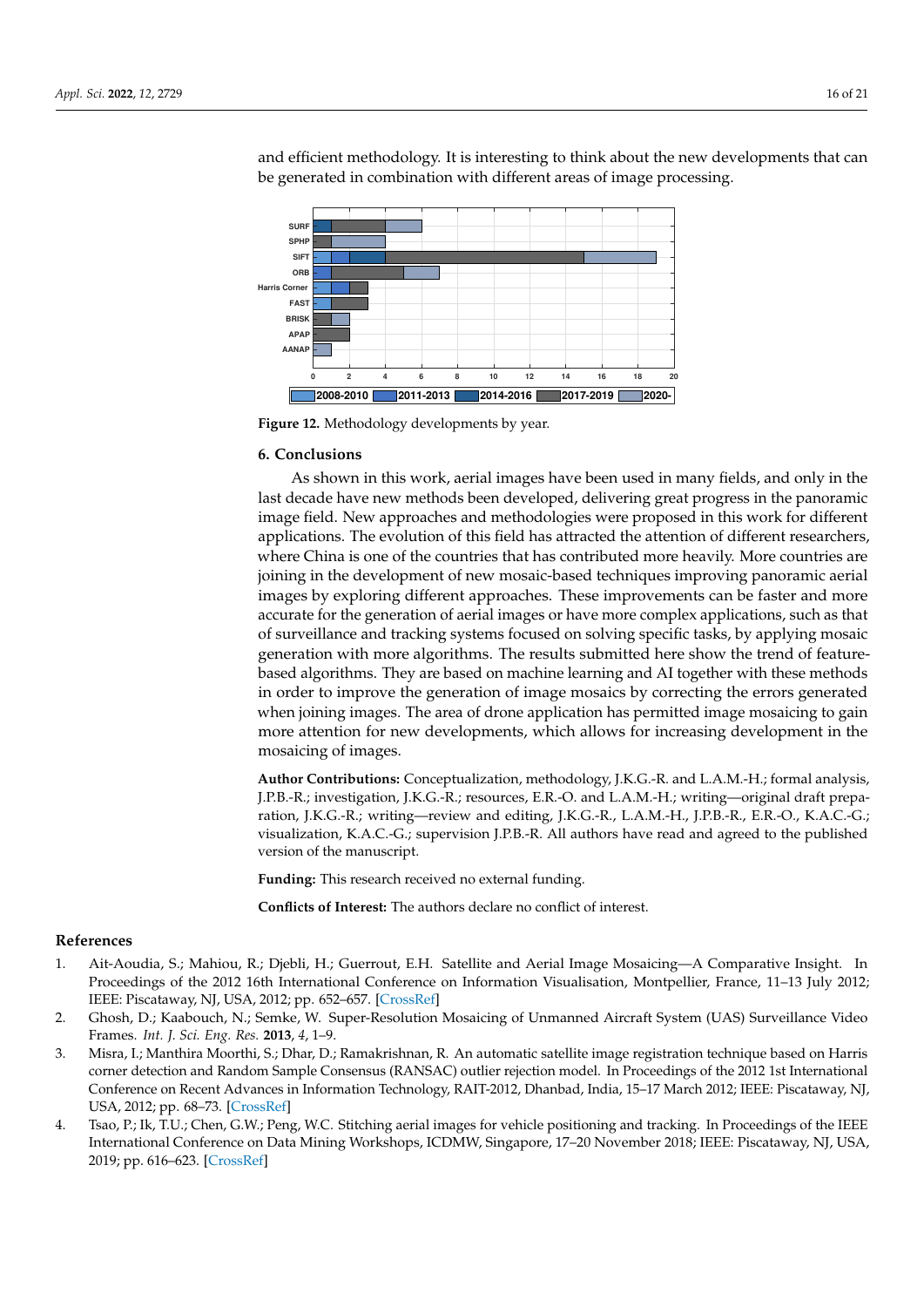- <span id="page-16-0"></span>5. Wei, Q.; Lao, S.; Bai, L. Panorama stitching, moving object detection and tracking in UAV Videos. In Proceedings of the 2017 International Conference on Vision, Image and Signal Processing, ICVISP 2017, Osaka, Japan, 22–24 September 2017; IEEE: Piscataway, NJ, USA, 2017; pp. 46–50. [\[CrossRef\]](http://dx.doi.org/10.1109/ICVISP.2017.13)
- <span id="page-16-1"></span>6. Dong, N.; Ren, X.; Sun, M.; Jiang, C.; Zheng, H. Fast stereo aerial image construction and measurement for emergency rescue. In Proceedings of the 2013 5th International Conference on Geo-Information Technologies for Natural Disaster Management, GiT4NDM 2013, Mississauga, ON, Canada, 9–11 October 2013; IEEE: Piscataway, NJ, USA, 2014; pp. 119–123. [\[CrossRef\]](http://dx.doi.org/10.1109/GIT4NDM.2013.16)
- <span id="page-16-2"></span>7. Lenjani, A.; Yeum, C.M.; Dyke, S.; Bilionis, I. Automated building image extraction from 360° panoramas for postdisaster evaluation. *Comput. Aided Civ. Infrastruct. Eng.* **2020**, *35*, 241–257. [\[CrossRef\]](http://dx.doi.org/10.1111/mice.12493)
- <span id="page-16-3"></span>8. Li, N.; Liao, T.; Wang, C. Perception-based seam cutting for image stitching. *Signal Image Video Process.* **2018**, *12*, 967–974. [\[CrossRef\]](http://dx.doi.org/10.1007/s11760-018-1241-9)
- <span id="page-16-4"></span>9. Tariq, A.; Gillani, S.M.A.; Qureshi, H.K.; Haneef, I. Heritage preservation using aerial imagery from light weight low cost Unmanned Aerial Vehicle (UAV). In Proceedings of the International Conference on Communication Technologies, ComTech 2017, Rawalpindi, Pakistan, 19–21 April 2017; IEEE: Piscataway, NJ, USA, 2017; pp. 201–205. [\[CrossRef\]](http://dx.doi.org/10.1109/COMTECH.2017.8065774)
- <span id="page-16-5"></span>10. Sankey, T.; Donager, J.; McVay, J.; Sankey, J.B. UAV lidar and hyperspectral fusion for forest monitoring in the southwestern USA. *Remote Sens. Environ.* **2017**, *195*, 30–43. [\[CrossRef\]](http://dx.doi.org/10.1016/j.rse.2017.04.007)
- 11. ¸SAS˙I, A.; YAKAR, M. Photogrammetric modelling of hasbey dar'ülhuffaz (masjid) using an unmanned aerial vehicle. *Int. J. Eng. Geosci.* **2018**, *3*, 6–11. [\[CrossRef\]](http://dx.doi.org/10.26833/ijeg.328919)
- <span id="page-16-6"></span>12. Doğan, Y.; Yakar, M. Gis and three-dimensional modeling for cultural heritages. *Int. J. Eng. Geosci.* 2018, 3, 50–55. [\[CrossRef\]](http://dx.doi.org/10.26833/ijeg.378257)
- <span id="page-16-7"></span>13. Dawn, S.; Khera, A.; Agarwal, N.; Arora, A. Panorama Generation from a Video. In Proceedings of the 2018 5th IEEE Uttar Pradesh Section International Conference on Electrical, Electronics and Computer Engineering, UPCON 2018, Uttar Pradesh, India, 2–4 November 2018; IEEE: Piscataway, NJ, USA, 2018; pp. 1–4. [\[CrossRef\]](http://dx.doi.org/10.1109/UPCON.2018.8597171)
- 14. Pajares, G. Overview and Current Status of Remote Sensing Applications Based on Unmanned Aerial Vehicles (UAVs). *Photogramm. Eng. Remote Sens.* **2015**, *81*, 281–329. [\[CrossRef\]](http://dx.doi.org/10.14358/PERS.81.4.281)
- <span id="page-16-8"></span>15. Yuan, W.; Choi, D. UAV-based heating requirement determination for frost management in apple orchard. *Remote Sens.* **2021**, *13*, 273. [\[CrossRef\]](http://dx.doi.org/10.3390/rs13020273)
- <span id="page-16-9"></span>16. Mistry, S.; Patel, A. Image Stitching using Harris Feature Detection. *Int. Res. J. Eng. Technol.* **2016**, *3*, 1363–1369.
- <span id="page-16-10"></span>17. Pandey, A.; Pati, U.C. Image mosaicing: A deeper insight. *Image Vis. Comput.* **2019**, *89*, 236–257. [\[CrossRef\]](http://dx.doi.org/10.1016/j.imavis.2019.07.002)
- <span id="page-16-11"></span>18. Mustafa, R.; Dhar, P. A method to recognize food using GIST and SURF features. In Proceedings of the 2018 Joint 7th International Conference on Informatics, Electronics and Vision and 2nd International Conference on Imaging, Vision and Pattern Recognition, ICIEV-IVPR 2018, Kitakyushu, Japan, 25–29 June 2018; IEEE: Piscataway, NJ, USA, 2019; pp. 127–130. [\[CrossRef\]](http://dx.doi.org/10.1109/ICIEV.2018.8641072)
- 19. Tahir, W.; Majeed, A.; Rehman, T. Indoor/outdoor image classification using GIST image features and neural network classifiers. In Proceedings of the 2015 12th International Conference on High-Capacity Optical Networks and Enabling/Emerging Technologies (HONET), Islamabad, Pakistan, 21–23 December 2015; IEEE: Piscataway, NJ, USA, 2015; pp. 1–5. [\[CrossRef\]](http://dx.doi.org/10.1109/HONET.2015.7395428)
- <span id="page-16-12"></span>20. Zomet, A.; Levin, A.; Peleg, S.; Weiss, Y. Seamless image stitching by minimizing false edges. *IEEE Trans. Image Process.* **2006**, *15*, 969–977. [\[CrossRef\]](http://dx.doi.org/10.1109/TIP.2005.863958) [\[PubMed\]](http://www.ncbi.nlm.nih.gov/pubmed/16579382)
- <span id="page-16-13"></span>21. Lyu, W.; Zhou, Z.; Chen, L.; Zhou, Y. A survey on image and video stitching. *Virtual Real. Intell. Hardw.* **2019**, *1*, 55–83. [\[CrossRef\]](http://dx.doi.org/10.3724/SP.J.2096-5796.2018.0008)
- <span id="page-16-14"></span>22. Ghosh, D.; Kaabouch, N. A survey on image mosaicing techniques. *J. Vis. Commun. Image Represent.* **2016**, *34*, 1–11. [\[CrossRef\]](http://dx.doi.org/10.1016/j.jvcir.2015.10.014)
- <span id="page-16-15"></span>23. Bignalet-Cazalet, F.; Baillarin, S.; Greslou, D.; Panem, C. Automatic and generic mosaicing of satellite images. In Proceedings of the International Geoscience and Remote Sensing Symposium (IGARSS), Honolulu, HI, USA, 25–30 July 2010; IEEE: Piscataway, NJ, USA, 2010; pp. 3158–3161. [\[CrossRef\]](http://dx.doi.org/10.1109/IGARSS.2010.5650102)
- <span id="page-16-16"></span>24. Zhang, T.; Lei, B.; Gan, Y.; Hu, Y.; Liu, K. National satellite image coverage using overall planning technique. In Proceedings of the 2016 IEEE International Geoscience and Remote Sensing Symposium (IGARSS), Beijing, China, 10–15 July 2016; IEEE: Piscataway, NJ, USA, 2016; pp. 5488–5491. [\[CrossRef\]](http://dx.doi.org/10.1109/IGARSS.2016.7730430)
- <span id="page-16-17"></span>25. Hsieh, S.L.; Chen, Y.W.; Chen, C.C.; Chang, T.W. A geometry-distortion resistant image detection system based on log-polar transform and scale invariant feature transform. In Proceedings of the 2011 IEEE International Conference on High Performance Computing and Communications(HPCC), Banff, AB, Canada, 2–4 September 2011; IEEE: Piscataway, NJ, USA, 2011; pp. 893–897. [\[CrossRef\]](http://dx.doi.org/10.1109/HPCC.2011.128)
- 26. Kalluri, S.; Csiszar, I.; Kondragunta, S.; Laszlo, I. Non-Meteorological Application of New Generation Geostatinary Satellites. In Proceedings of the International Geoscience and Remote Sensing Symposium (IGARSS), Yokohama, Japan, 28 July–2 August 2019; IEEE: Piscataway, NJ, USA, 2019; pp. 8773–8776. [\[CrossRef\]](http://dx.doi.org/10.1109/IGARSS.2019.8898315)
- 27. Matungka, R.; Zheng, Y.F.; Ewing, R.L. Aerial image registration using projective polar transform. In Proceedings of the ICASSP, IEEE International Conference on Acoustics, Speech and Signal Processing; ICASSP 2009, Taipei, Taiwan, 19–24 April 2009; IEEE: Piscataway, NJ, USA, 2009; pp. 1061–1064. [\[CrossRef\]](http://dx.doi.org/10.1109/ICASSP.2009.4959770)
- 28. Singh, A.K.; Gopala Krishna, B.; Srivastava, P.K. Satellite platform stability estimation using image matching. In Proceedings of the 2011 IEEE Recent Advances in Intelligent Computational Systems, RAICS 2011, Trivandrum, India, 22–24 September 2011; IEEE: Piscataway, NJ, USA, 2011; pp. 378–380. [\[CrossRef\]](http://dx.doi.org/10.1109/RAICS.2011.6069338)
- <span id="page-16-18"></span>29. Tang, H.; Tang, F. AH-SIFT: Augmented Histogram based SIFT descriptor. In Proceedings of the International Conference on Image Processing, ICIP, Orlando, FL, USA, 30 September–3 October 2012; IEEE: Piscataway, NJ, USA, 2012; pp. 2357–2360. [\[CrossRef\]](http://dx.doi.org/10.1109/ICIP.2012.6467370)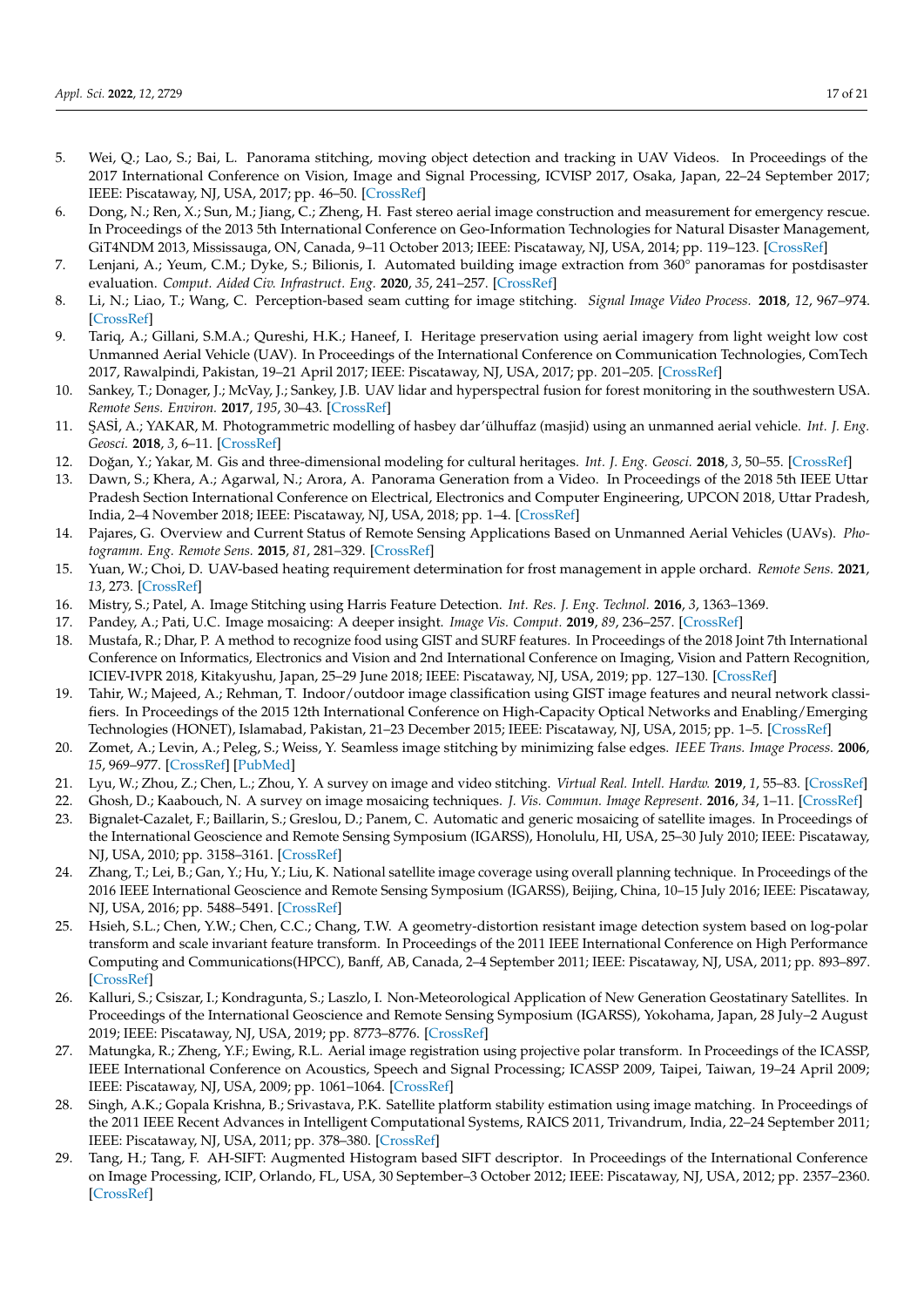- <span id="page-17-0"></span>30. Adel, E.; Elmogy, M.; Elbakry, H. Image Stitching System Based on ORB Feature-Based Technique and Compensation Blending. *Int. J. Adv. Comput. Sci. Appl.* **2015**, *6*, 55–62. [\[CrossRef\]](http://dx.doi.org/10.14569/IJACSA.2015.060907)
- 31. Alcantarilla, P.F.; Bartoli, A.; Davison, A.J. KAZE features. In *Lecture Notes in Computer Science (including Subseries Lecture Notes in Artificial Intelligence and Lecture Notes in Bioinformatics)*; Springer: Berlin/Heidelberg, Germany, 2012; Volume 7577, pp. 214–227. [\[CrossRef\]](http://dx.doi.org/10.1007/978-3-642-33783-3_16)
- <span id="page-17-21"></span>32. Bay, H.; Ess, A.; Tuytelaars, T.; Van Gool, L. Speeded-Up Robust Features (SURF). *Comput. Vis. Image Underst.* **2008**, *110*, 346–359. [\[CrossRef\]](http://dx.doi.org/10.1016/j.cviu.2007.09.014)
- <span id="page-17-1"></span>33. Brown, M.; Lowe, D.G. Automatic panoramic image stitching using invariant features. *Int. J. Comput. Vis.* **2007**, *74*, 59–73. [\[CrossRef\]](http://dx.doi.org/10.1007/s11263-006-0002-3)
- <span id="page-17-2"></span>34. Zou, Y.; Li, G.; Wang, S. The fusion of satellite and unmanned aerial vehicle (UAV) imagery for improving classification performance. In Proceedings of the 2018 IEEE International Conference on Information and Automation (ICIA), Wuyishan, China, 11–13 August 2018; IEEE: Piscataway, NJ, USA, 2018; pp. 836–841. [\[CrossRef\]](http://dx.doi.org/10.1109/ICInfA.2018.8812312)
- <span id="page-17-3"></span>35. Emilien, A.V.; Thomas, C.; Thomas, H. UAV & satellite synergies for optical remote sensing applications: A literature review. *Sci. Remote Sens.* **2021**, *3*, 100019. [\[CrossRef\]](http://dx.doi.org/10.1016/j.srs.2021.100019)
- <span id="page-17-4"></span>36. Szeliski, R. Image Alignment and Stitching: A Tutorial. *Found. Trends Comput. Graph. Vis.* **2007**, *2*, 1–104. [\[CrossRef\]](http://dx.doi.org/10.1561/0600000009)
- <span id="page-17-5"></span>37. Bhadane, D.; Pawar, K.N. A Review Paper on Various Approaches for Image Mosaicing. *Int. J. Eng. Manag. Res.* **2013**, *62*, 193–195.
- <span id="page-17-6"></span>38. Torr, P.H.S.; Zisserman, A. Feature Based Methods for Structure and Motion Estimation. In *Lecture Notes in Computer Science (including Subseries Lecture Notes in Artificial Intelligence and Lecture Notes in Bioinformatics)*; Springer: Berlin/Heidelberg, Germany, 2000; Volume 1883, pp. 278–294. [\[CrossRef\]](http://dx.doi.org/10.1007/3-540-44480-7_19)
- <span id="page-17-7"></span>39. Adel, E.; Elmogy, M.; Elbakry, H. Image Stitching based on Feature Extraction Techniques: A Survey. *Int. J. Comput. Appl.* **2014**, *99*, 1–8. [\[CrossRef\]](http://dx.doi.org/10.5120/17374-7818)
- <span id="page-17-8"></span>40. Ju, M.H.; Kang, H.B. Panoramic image generation with lens distortions. In Proceedings of the 2013 IEEE International Conference on Image Processing, ICIP 2013, Melbourne, VIC, Australia, 15–18 September 2013; IEEE: Piscataway, NJ, USA, 2013; pp. 1296–1300. [\[CrossRef\]](http://dx.doi.org/10.1109/ICIP.2013.6738267)
- <span id="page-17-22"></span>41. Sovetov, K.; Kim, J.S.; Kim, D. Online Panorama Image Generation for a Disaster Rescue Vehicle. In Proceedings of the 2019 16th International Conference on Ubiquitous Robots (UR), Jeju, Korea, 24–27 June 2019; IEEE: Piscataway, NJ, USA, 2019; pp. 92–97. [\[CrossRef\]](http://dx.doi.org/10.1109/URAI.2019.8768497)
- <span id="page-17-9"></span>42. Zia, O.; Kim, J.h.; Han, K.; Lee, J.W. 360° Panorama Generation using Drone Mounted Fisheye Cameras. In Proceedings of the 2019 IEEE International Conference on Consumer Electronics (ICCE), Las Vegas, NV, USA, 11–13 January 2019; IEEE: Piscataway, NJ, USA, 2019; pp. 1–3. [\[CrossRef\]](http://dx.doi.org/10.1109/ICCE.2019.8661954)
- <span id="page-17-10"></span>43. Huang, J.; Chen, Z.; Ceylan, D.; Jin, H. 6-DOF VR videos with a single 360-camera. In Proceedings of the 2017 IEEE Virtual Reality (VR), Los Angeles, CA, USA, 18–22 March 2017; IEEE: Piscataway, NJ, USA, 2017; pp. 37–44. [\[CrossRef\]](http://dx.doi.org/10.1109/VR.2017.7892229)
- <span id="page-17-11"></span>44. Workman, S.; Greenwell, C.; Zhai, M.; Baltenberger, R.; Jacobs, N. DEEPFOCAL: A method for direct focal length estimation. In Proceedings of the 2015 IEEE International Conference on Image Processing (ICIP), Quebec City, QC, Canada, 27–30 September 2015; IEEE: Piscataway, NJ, USA, 2015; pp. 1369–1373. [\[CrossRef\]](http://dx.doi.org/10.1109/ICIP.2015.7351024)
- <span id="page-17-12"></span>45. Azarbayejani, A.; Pentland, A.P. Recursive Estimation of Motion, Structure, and Focal Length. *IEEE Trans. Pattern Anal. Mach. Intell.* **1995**, *17*, 562–575. [\[CrossRef\]](http://dx.doi.org/10.1109/34.387503)
- <span id="page-17-13"></span>46. Kriegman, D. Homography estimation from planar contours in image sequence. *Opt. Eng.* **2007**, *49*, 037202. [\[CrossRef\]](http://dx.doi.org/10.1117/ 1.3364071)
- <span id="page-17-14"></span>47. Li, E.; Mo, H.; Xu, D.; Li, H. Image Projective Invariants. *IEEE Trans. Pattern Anal. Mach. Intell.* **2019**, *41*, 1144–1157. [\[CrossRef\]](http://dx.doi.org/10.1109/TPAMI.2018.2832060) [\[PubMed\]](http://www.ncbi.nlm.nih.gov/pubmed/29994044)
- 48. Tareen, S.A.K.; Saleem, Z. A comparative analysis of SIFT, SURF, KAZE, AKAZE, ORB, and BRISK. In Proceedings of the 2018 International Conference on Computing, Mathematics and Engineering Technologies: Invent, Innovate and Integrate for Socioeconomic Development, iCoMET 2018, Sukkur, Pakistan, 3–4 March 2018; IEEE: Piscataway, NJ, USA, 2018; pp. 1–10. [\[CrossRef\]](http://dx.doi.org/10.1109/ICOMET.2018.8346440)
- <span id="page-17-15"></span>49. Szeliski, R. *Computer Vision*; Texts in Computer Science; Springer: London, UK, 2011; Volume 42, p. 823, ISBN 978-1-84882-935-0. [\[CrossRef\]](http://dx.doi.org/10.1007/ 978-1-84882-935-0)
- <span id="page-17-16"></span>50. Fischler, M.A.; Bolles, R.C. Random sample consensus. *Commun. ACM* **1981**, *24*, 381–395. [\[CrossRef\]](http://dx.doi.org/10.1145/358669.358692)
- <span id="page-17-17"></span>51. Chum, O.; Matas, J. Matching with PROSAC—Progressive Sample Consensus. In Proceedings of the 2005 IEEE Computer Society Conference on Computer Vision and Pattern Recognition (CVPR'05), San Diego, CA, USA, 20–25 June 2005; IEEE: Piscataway, NJ, USA, 2005; Volume 1, pp. 220–226. [\[CrossRef\]](http://dx.doi.org/10.1109/CVPR.2005.221)
- <span id="page-17-18"></span>52. Agarwal, A.; Jawahar, C.V.; Narayanan, P.J. *A Survey of Planar Homography Estimation Techniques*; Technical Report; International Institute of Information Technology: Hyderabad, India, 2005.
- <span id="page-17-19"></span>53. Reboucas, R.A.; Eller, Q.d.C.; Habermann, M.; Shiguemori, E.H. Visual Odometry and Moving Objects Localization Using ORB and RANSAC in Aerial Images Acquired by Unmanned Aerial Vehicles. In Proceedings of the 2013 BRICS Congress on Computational Intelligence and 11th Brazilian Congress on Computational Intelligence, Ipojuca, Brazil, 8–11 September 2013; IEEE: Piscataway, NJ, USA, 2013; pp. 441–446. [\[CrossRef\]](http://dx.doi.org/10.1109/BRICS-CCI-CBIC.2013.79)
- <span id="page-17-20"></span>54. Triggs, B.; McLauchlan, P.F.; Hartley, R.I.; Fitzgibbon, A.W. Bundle Adjustment—A Modern Synthesis. In *Lecture Notes in Computer Science (including Subseries Vision Algorithms: Theory and Practice)*; Springer: Berlin/Heidelberg, Germany, 2000; Volume 1883, pp. 298–372. [\[CrossRef\]](http://dx.doi.org/10.1007/3-540-44480-7_21)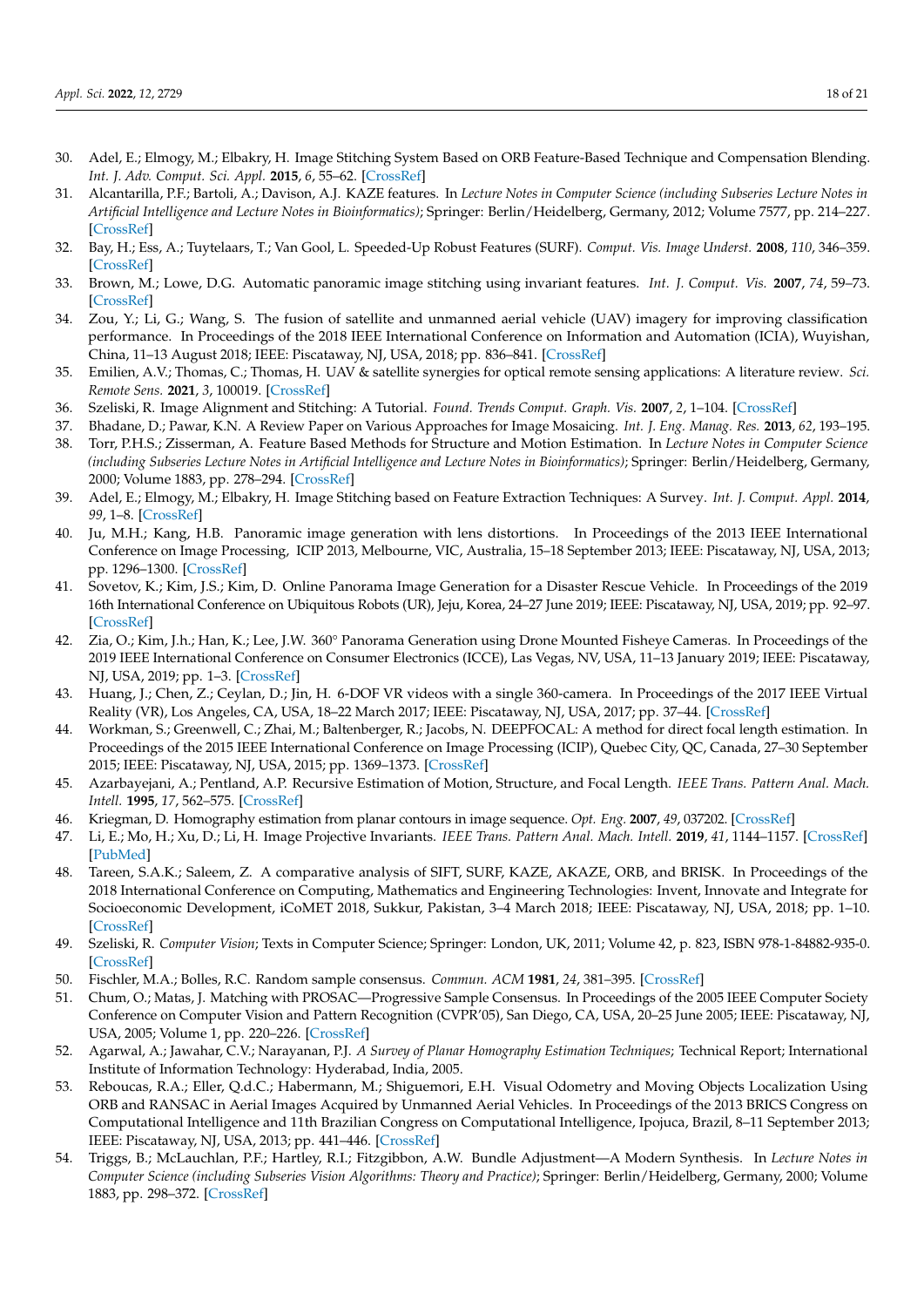- <span id="page-18-0"></span>55. Agarwal, S.; Snavely, N.; Seitz, S.M.; Szeliski, R. Bundle Adjustment in the Large. In Proceedings of the Computer Vision—ECCV 2010, Crete, Greece, 5–11 September 2010; Springer: Berlin/Heidelberg, Germany, 2010; pp. 29–42. [\[CrossRef\]](http://dx.doi.org/10.1007/978-3-642-15552-9_3)
- <span id="page-18-1"></span>56. Shi, D.; Fan, Z.; Yin, H.; Liu, D.C. Fast GPU-based automatic time gain compensation for ultrasound imaging. In Proceedings of the 2010 4th International Conference on Bioinformatics and Biomedical Engineering, iCBBE 2010, Chengdu, China, 18–20 June 2010; IEEE: Piscataway, NJ, USA, 2010; pp. 1–3. [\[CrossRef\]](http://dx.doi.org/10.1109/ICBBE.2010.5516870)
- <span id="page-18-2"></span>57. Burt, P.J.; Adelson, E.H. A multiresolution spline with application to image mosaics. *ACM Trans. Graph. TOG* **1983**, *2*, 217–236. [\[CrossRef\]](http://dx.doi.org/10.1145/245.247)
- <span id="page-18-3"></span>58. Zhao, N.; Zheng, X. Multi-band blending of aerial images using GPU acceleration. In Proceedings of the 2017 10th International Congress on Image and Signal Processing, BioMedical Engineering and Informatics (CISP-BMEI), Shanghai, China, 14–16 October 2017; IEEE: Piscataway, NJ, USA, 2017; pp. 1–5. [\[CrossRef\]](http://dx.doi.org/10.1109/CISP-BMEI.2017.8302068)
- <span id="page-18-4"></span>59. Lee, S.; Lee, S.J.; Park, J.; Kim, H.J. Exposure correction and image blending for planar panorama stitching. In Proceedings of the 2016 16th International Conference on Control, Automation and Systems (ICCAS), Gyeongju, Korea, 16–19 October 2016; IEEE: Piscataway, NJ, USA, 2016; pp. 128–131. [\[CrossRef\]](http://dx.doi.org/10.1109/ICCAS.2016.7832309)
- <span id="page-18-5"></span>60. Tian, F.; Shi, P. Image Mosaic using ORB descriptor and improved blending algorithm. In Proceedings of the 2014 7th International Congress on Image and Signal Processing, CISP 2014, Dalian, China, 14–16 October 2014; IEEE: Piscataway, NJ, USA, 2014; pp. 693–698. [\[CrossRef\]](http://dx.doi.org/10.1109/CISP.2014.7003867)
- <span id="page-18-6"></span>61. Bind, V.S. Robust Techniques for Feature-based Image Mosaicing. Ph.D. Thesis, National Institute of Technology Rourkela, Odisha, India, 2013.
- <span id="page-18-7"></span>62. Harris, C.; Stephens, M. A Combined Corner and Edge Detector. In Proceedings of the Alvey Vision Conference, Manchester, UK, 31 August–2 September 1988; The Plessey Company PLC.: London, UK, 1988; pp. 147–151.
- <span id="page-18-8"></span>63. Rosten, E.; Drummond, T. Fusing Points and Lines for High Performance Tracking. In Proceedings of the 10th IEEE International Conference on Computer Vision, Beijing, China, 17–21 October 2005; IEEE: Piscataway, NJ, USA, 2005; Volume 2, pp. 1508–1515. [\[CrossRef\]](http://dx.doi.org/10.1109/ICCV.2005.104)
- <span id="page-18-9"></span>64. Rublee, E.; Rabaud, V.; Konolige, K.; Bradski, G. ORB: An efficient alternative to SIFT or SURF. In Proceedings of the 2011 International Conference on Computer Vision, Barcelona, Spain, 6–13 November 2011; IEEE: Piscataway, NJ, USA, 2011; pp. 2564– 2571. [\[CrossRef\]](http://dx.doi.org/10.1109/ICCV.2011.6126544)
- <span id="page-18-10"></span>65. Calonder, M.; Lepetit, V.; Strecha, C.; Fua, P. BRIEF: Binary Robust Independent Elementary Features. In *Lecture Notes in Computer Science (including Subseries Lecture Notes in Artificial Intelligence and Lecture Notes in Bioinformatics, Crete, Greece, 5–11 September 2010*; Springer: Berlin/Heidelberg, Germany, 2010; Volume 6314, pp. 778–792. [\[CrossRef\]](http://dx.doi.org/10.1007/978-3-642-15561-1_56)
- <span id="page-18-11"></span>66. Leutenegger, S.; Chli, M.; Siegwart, R.Y. BRISK: Binary Robust invariant scalable keypoints. In Proceedings of the IEEE International Conference on Computer Vision, Barcelona, Spain, 6–13 November 2011; IEEE: Piscataway, NJ, USA, 2011; pp. 2548– 2555. [\[CrossRef\]](http://dx.doi.org/10.1109/ICCV.2011.6126542)
- <span id="page-18-12"></span>67. Lowe, D.G. Distinctive Image Features from Scale-Invariant Keypoints. *Int. J. Comput. Vis.* **2004**, *60*, 91–110. [\[CrossRef\]](http://dx.doi.org/10.1023/B:VISI.0000029664.99615.94)
- <span id="page-18-13"></span>68. Joshi, H.; Sinha, M. A Survey on Image Mosaicing Techniques. *Int. J. Adv. Res. Comput. Eng. Technol.* **2013**, *2*, 365–369.
- <span id="page-18-14"></span>69. Xiang, T.Z.; Xia, G.S.; Bai, X.; Zhang, L. Image stitching by line-guided local warping with global similarity constraint. *Pattern Recognit.* **2018**, *83*, 481–497. [\[CrossRef\]](http://dx.doi.org/10.1016/j.patcog.2018.06.013)
- <span id="page-18-15"></span>70. Trajkovi´c, M.; Hedley, M. Fast corner detection. *Image Vis. Comput.* **1998**, *16*, 75–87. [\[CrossRef\]](http://dx.doi.org/10.1016/S0262-8856(97)00056-5)
- <span id="page-18-16"></span>71. Rosten, E.; Drummond, T. Machine Learning for High-Speed Corner Detection. In *Computer Vision—ECCV 2006*; Springer: Berlin/Heidelberg, Germany, 2006; pp. 430–443. [\[CrossRef\]](http://dx.doi.org/10.1007/11744023_34)
- <span id="page-18-17"></span>72. Jing, H.; He, X.; Han, Q.; Niu, X. CBRISK: Colored binary robust invariant scalable keypoints. *IEICE Trans. Inf. Syst.* **2013**, *96*, 392–395. [\[CrossRef\]](http://dx.doi.org/10.1587/transinf.E96.D.392)
- <span id="page-18-18"></span>73. Yang, S.; Li, B.; Zeng, K. SBRISK: Speed-up binary robust invariant scalable keypoints. *J. Real-Time Image Process.* **2016**, *12*, 583–591. [\[CrossRef\]](http://dx.doi.org/10.1007/s11554-014-0434-x)
- <span id="page-18-19"></span>74. Pan, F.; Shang, H. Enhacing Image Mosaicing with Adaptive Local Homographies. In Proceedings of the International Conference on Digital Signal Processing, DSP, Shanghai, China, 19–21 November 2018; IEEE: Piscataway, NJ, USA, 2019. [\[CrossRef\]](http://dx.doi.org/10.1109/ICDSP.2018.8631702)
- <span id="page-18-20"></span>75. Chang, C.H.; Sato, Y.; Chuang, Y.Y. Shape-Preserving Half-Projective Warps for Image Stitching. In Proceedings of the 2014 IEEE Conference on Computer Vision and Pattern Recognition, Columbus, OH, USA, 23–28 June 2014; IEEE: Piscataway, NJ, USA, 2014; Volume 1, pp. 3254–3261. [\[CrossRef\]](http://dx.doi.org/10.1109/CVPR.2014.422)
- <span id="page-18-21"></span>76. Lin, C.C.; Pankanti, S.U.; Ramamurthy, K.N.; Aravkin, A.Y. Adaptive as-natural-as-possible image stitching. In Proceedings of the 2015 IEEE Conference on Computer Vision and Pattern Recognition (CVPR), Boston, MA, USA, 7–12 June 2015; IEEE: Piscataway, NJ, USA, 2015; pp. 1155–1163. [\[CrossRef\]](http://dx.doi.org/10.1109/CVPR.2015.7298719)
- <span id="page-18-22"></span>77. Han, S.; Yu, W.; Yang, H.; Wan, S. An Improved Corner Detection Algorithm Based on Harris. In Proceedings of the 2018 Chinese Automation Congress, CAC 2018, Xi'an, China, 30 November–2 December 2018; IEEE: Piscataway, NJ, USA, 2019; pp. 1575–1580. [\[CrossRef\]](http://dx.doi.org/10.1109/CAC.2018.8623814)
- <span id="page-18-23"></span>78. Yuanting, X.; Yi, L.; Kun, Y.; Chunxue, S. Research on image mosaic of low altitude UAV based on harris corner detection. In Proceedings of the 2019 14th IEEE International Conference on Electronic Measurement & Instruments(ICEMI), Changsha, China, 1–3 November 2019; IEEE: Piscataway, NJ, USA, 2019; pp. 639–645. [\[CrossRef\]](http://dx.doi.org/10.1109/ICEMI46757.2019.9101711)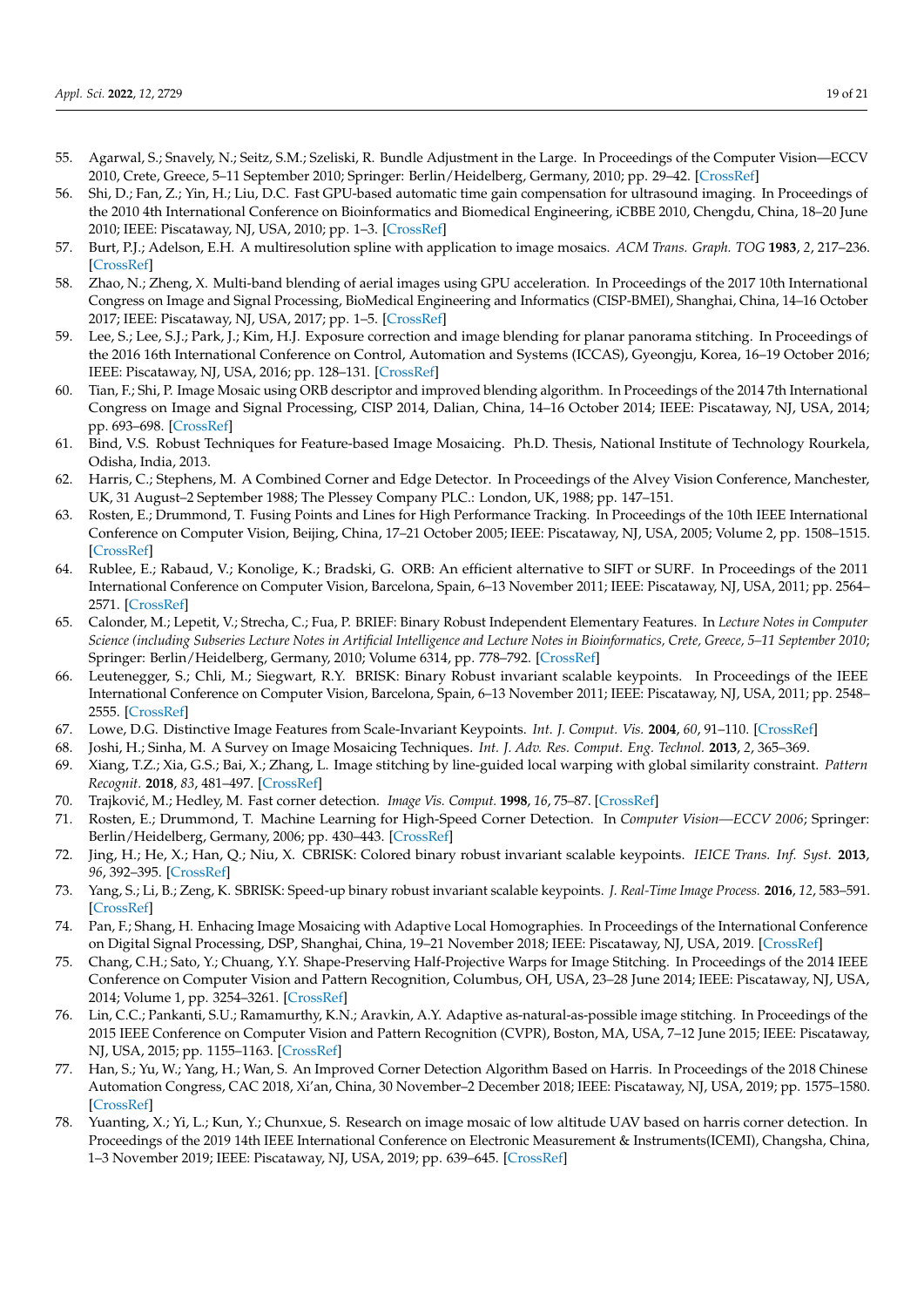- <span id="page-19-0"></span>79. Hong, Y.X.; Jie, Z.Q.; Dan Dan, Z.; Xin, S.X.; Jing, X. UAV image automatic mosaic method based on matching of feature points. In Proceedings of the 2013 Chinese Automation Congress, Changsha, China, 7–8 November 2013; IEEE: Piscataway, NJ, USA, 2013; pp. 33–36. [\[CrossRef\]](http://dx.doi.org/10.1109/CAC.2013.6775697)
- <span id="page-19-1"></span>80. Cheng, C.; Wang, X.; Li, X. UAV image matching based on surf feature and harris corner algorithm. In Proceedings of the 4th International Conference on Smart and Sustainable City (ICSSC 2017), Shanghai, China, 5–6 June 2017; Institution of Engineering and Technology: Savoy Place: London, UK, 2017; pp.1–6. [\[CrossRef\]](http://dx.doi.org/10.1049/cp.2017.0116)
- <span id="page-19-2"></span>81. Ni, Z.S. B-SIFT: A binary SIFT based local image feature descriptor. In Proceedings of the 4th International Conference on Digital Home, ICDH 2012, Guangzhou, China, 23–25 November 2012; IEEE: Piscataway, NJ, USA, 2012; pp. 117–121. [\[CrossRef\]](http://dx.doi.org/10.1109/ICDH.2012.69)
- <span id="page-19-3"></span>82. Wang, Y.; Camargo, A.; Fevig, R.; Martel, F.; Schultz, R.R. Image mosaicking from uncooled thermal IR video captured by a small UAV. In Proceedings of the IEEE Southwest Symposium on Image Analysis and Interpretation, Santa Fe, NM, USA, 24–26 March 2008; IEEE: Piscataway, NJ, USA, 2008; pp. 161–164. [\[CrossRef\]](http://dx.doi.org/10.1109/SSIAI.2008.4512310)
- <span id="page-19-4"></span>83. Ye, J.G.; Chen, H.T.; Tsai, W.J. Panorama Generation Based on Aerial Images. In Proceedings of the 2018 IEEE International Conference on Multimedia & Expo Workshops (ICMEW), San Diego, CA, USA, 23–27 July 2018; IEEE: Piscataway, NJ, USA, 2018; pp. 1–6. [\[CrossRef\]](http://dx.doi.org/10.1109/ICMEW.2018.8551548)
- <span id="page-19-5"></span>84. Xiaoyue, J.; Xiaojia, X.; Jian, H. Real-Time Panorama Stitching Method for UAV Sensor Images Based on the Feature Matching Validity Prediction of Grey Relational Analysis. In Proceedings of the 2018 15th International Conference on Control, Automation, Robotics and Vision, ICARCV 2018, Singapore, 18–21 November 2018; IEEE: Piscataway, NJ, USA, 2018; pp. 1454–1459. [\[CrossRef\]](http://dx.doi.org/10.1109/ICARCV.2018.8581385)
- <span id="page-19-6"></span>85. Zhang, F.; Yang, T.; Liu, L.; Liang, B.; Bai, Y.; Li, J. Image-Only Real-Time Incremental UAV Image Mosaic for Multi-Strip Flight. *IEEE Trans. Multimed.* **2021**, *23*, 1410–1425. [\[CrossRef\]](http://dx.doi.org/10.1109/TMM.2020.2997193)
- <span id="page-19-7"></span>86. Liu, H.; Lv, M.; Gao, Y.; Li, J.; Lan, J.; Gao, W. Information Processing System Design for Multi-rotor UAV-Based Earthquake Rescue. In *Man-Machine-Environment System Engineering*; Springer: Singapore, 2020; Volume 645, pp. 321–330. [\[CrossRef\]](http://dx.doi.org/10.1007/978-981-15-6978-4_39)
- <span id="page-19-8"></span>87. Verykokou, S.; Ioannidis, C.; Athanasiou, G.; Doulamis, N.; Amditis, A. 3D reconstruction of disaster scenes for urban search and rescue. *Multimed. Tools Appl.* **2018**, *77*, 9691–9717. [\[CrossRef\]](http://dx.doi.org/10.1007/s11042-017-5450-y)
- <span id="page-19-9"></span>88. Ismail, H.; Rahmani, A.; Aljasmi, N.; Quadir, J. Stitching Approach for PV Panel Detection. In Proceedings of the 2020 Advances in Science and Engineering Technology International Conferences (ASET), Dubai, United Arab Emirates, 4 February–9 April 2020; IEEE: Piscataway, NJ, USA, 2020; pp. 1–4. [\[CrossRef\]](http://dx.doi.org/10.1109/ASET48392.2020.9118386)
- <span id="page-19-10"></span>89. Hu, D.; Wang, Y.; Hu, Q.; Hu, W. The construction method of measurable aerial panorama based on panoramic image and multi-view oblique images matching. In Proceedings of the 4th International Workshop on Earth Observation and Remote Sensing Applications, EORSA 2016, Guangzhou, China, 4–6 July 2016; IEEE: Piscataway, NJ, USA, 2016; pp. 232–236. [\[CrossRef\]](http://dx.doi.org/10.1109/EORSA.2016.7552803)
- <span id="page-19-11"></span>90. Adel, E.; Elmogy, M.; Elbakry, H. Real time image mosaicing system based on feature extraction techniques. In Proceedings of the 2014 9th IEEE International Conference on Computer Engineering and Systems, ICCES 2014, Cairo, Egypt, 22–23 December 2014; IEEE: Piscataway, NJ, USA, 2014; pp. 339–345. [\[CrossRef\]](http://dx.doi.org/10.1109/ICCES.2014.7030983)
- <span id="page-19-12"></span>91. Wu, L.; Gao, Y.; Zhang, J. An improved SIFT algorithm based on FAST corner detection. In Proceedings of the 2013 9th International Conference on Intelligent Information Hiding and Multimedia Signal Processing, IIH-MSP 2013, Beijing, China, 16–18 October 2013; IEEE: Piscataway, NJ, USA, 2013; pp. 202–205. [\[CrossRef\]](http://dx.doi.org/10.1109/IIH-MSP.2013.59)
- <span id="page-19-13"></span>92. Botterill, T.; Mills, S.; Green, R. Real-time aerial image mosaicing. In Proceedings of the International Conference Image and Vision Computing New Zealand, Queenstown, New Zealand, 8–9 November 2010; IEEE: Piscataway, NJ, USA, 2010. [\[CrossRef\]](http://dx.doi.org/10.1109/IVCNZ.2010.6148850)
- <span id="page-19-14"></span>93. Zhang, X.; Hu, Q.; Ai, M.; Ren, X. A Multitemporal UAV Images Registration Approach Using Phase Congruency. In Proceedings of the International Conference on Geoinformatics, Kunming, China, 28–30 June 2018; IEEE: Piscataway, NJ, USA, 2018; pp. 1–6. [\[CrossRef\]](http://dx.doi.org/10.1109/GEOINFORMATICS.2018.8557189)
- <span id="page-19-15"></span>94. Almagbile, A. Estimation of crowd density from UAVs images based on corner detection procedures and clustering analysis. *Geo-Spat. Inf. Sci.* **2019**, *22*, 23–34. [\[CrossRef\]](http://dx.doi.org/10.1080/10095020.2018.1539553)
- <span id="page-19-16"></span>95. Chen, J.; Luo, L.; Wang, S.; Wu, H. Automatic Panoramic UAV Image Mosaic Using ORB Features and Robust Transformation Estimation. In Proceedings of the 2018 37th Chinese Control Conference (CCC), Wuhan, China, 25–27 July 2018; IEEE: Piscataway, NJ, USA, 2018; pp. 4265–4270. [\[CrossRef\]](http://dx.doi.org/10.23919/ChiCC.2018.8483513)
- <span id="page-19-17"></span>96. Yeh, C.C.; Chang, Y.L.; Hsu, P.H.; Hsien, C.H. GPU acceleration of UAV image splicing using oriented fast and rotated brief combined with PCA. In Proceedings of the International Geoscience and Remote Sensing Symposium (IGARSS), Valencia, Spain, 22–27 July 2018; IEEE: Piscataway, NJ, USA, 2018; pp. 5700–5703. [\[CrossRef\]](http://dx.doi.org/10.1109/IGARSS.2018.8519046)
- <span id="page-19-18"></span>97. Zhang, Y.; Zhang, J.; Zhang, L.; Wang, S. Research on panorama reconstruction technique of UAV aerial image based on improved ORB algorithm. In Proceedings of the 2019 IEEE 3rd International Conference on Electronic Information Technology and Computer Engineering, EITCE 2019, Xiamen, China, 18–20 October 2019; IEEE: Piscataway, NJ, USA, 2019; pp. 1252–1256. [\[CrossRef\]](http://dx.doi.org/10.1109/EITCE47263.2019.9095113)
- <span id="page-19-19"></span>98. Wang, S.; Zhang, Y.; Wang, W.; Zhao, Y.; Zhu, S. A Novel Image Mosaic Method Based on Improved ORB and its Application in Police-UAV. In Proceedings of the IEEE 2018 International Congress on Cybermatics: 2018 IEEE Conferences on Internet of Things, Green Computing and Communications, Cyber, Physical and Social Computing, Smart Data, Blockchain, Computer and Information Technology, iThings/Gree, Halifax, NS, Canada, 30 July–3 August 2018; pp. 1707–1713. [\[CrossRef\]](http://dx.doi.org/10.1109/Cybermatics_2018.2018.00285)
- <span id="page-19-20"></span>99. Wu, Z.; Yue, P.; Zhang, M.; Tan, Z. A workflow approach for mosaicking UAV images. In Proceedings of the 2016 5th International Conference on Agro-Geoinformatics, Agro-Geoinformatics 2016, Tianjin, China, 18–20 July 2016; IEEE: Piscataway, NJ, USA, 2016; pp. 1–4. [\[CrossRef\]](http://dx.doi.org/10.1109/Agro-Geoinformatics.2016.7577706)